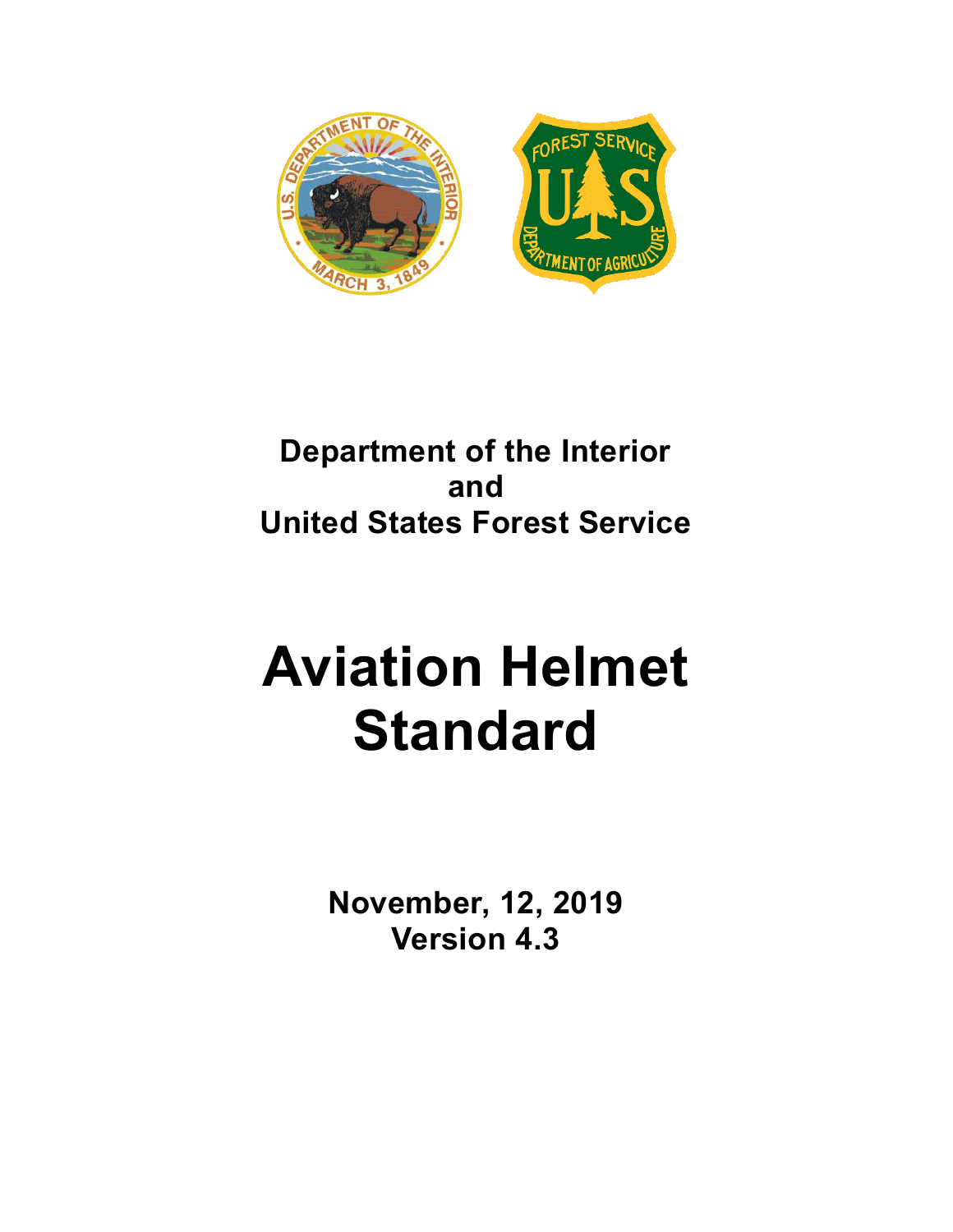#### <span id="page-1-0"></span>**FOREWARD**

#### **Developing the Civilian Aviation Helmet Standard**

As with so many other aspects of aviation, the Office of Aviation Services (OAS) uses established industry and government standards to guide our selection for safe and cost effective products that reduces risk to injury. Occupational Safety and Health Administration (OSHA) and the American National Standards Institute (ANSI) have established many standards that enable us to select equipment that will protect the heads, eyes, and ears of employees. Hard hats, Safety Goggles, and hearing protection are easily identified as a means of meeting an acceptable mitigation to various types of risk to personal injury.

In revising the Aviation Life Support Equipment (ALSE) Handbook (or ALSE Handbook), it was clear that we needed to identify criteria that will provide an acceptable performance level for aviation helmets. Adopting the military's extensive institutional knowledge and expertise was once the only pragmatic option until now as the marketplace of aviation helmets is much different from what it was a few years ago.

#### **Problem: The civil aviation community is void of any guidance on aviation helmet standards.**

Government regulatory agencies (such as OSHA) have not provided any guidance and the helmet manufacturers have made no effort in establishing industry standards. An alternative that is used widely for motorcycle helmets is DOT FMVSS 218, but fails to provide the desired parameters and performance measures required for the aviation environment. Aviation helmets provide multiple levels of protection and need to be evaluated for many properties including (but not limited to) crown and side impact, sound attenuation, retention, and weight.

Although military approved helmets will remain authorized, simply adopting military specifications as our own standard was eliminated as some of those specifications include areas that are not applicable to DOI. Some of these areas include the Department of Defense (DoD) purchase process, design elements involving ballistic protection, and packaging/delivery. Additionally, some military helmet models were built to an American National Standards Institute (ANSI) standard (ANSI Z90.1) which is no longer supported by ANSI. As such, these obsolete standards are unusable for ISO 9001 certified or ISO 17025 accredited testing labs.

#### **Solution: Acquire expertise that can develop modern, cost effective, proven performance standards and testing methodologies.**

OAS contracted with the Southwest Research Institute (SwRI), a well-regarded and recognized organization with expertise in the area of helmet testing, on April 27, 2017 to provide technical, scientific systems engineering and human factors subject matter expertise to develop modern, cost effective civilian aviation helmet performance standards and testing methodologies.

#### **Alternate Aviation Helmets**

The DOI/USFS Aviation Helmets Standard Specification will provide an avenue to allow non-military approved helmets to be considered for acquisition within our aviation communities. Both manufacturers and distributors can test their helmets using an ISO certified laboratory to the DOI/USFS Aviation Helmet Standards. Those meeting or exceeding these standards can be issued a certificate of compliance by the laboratory. These helmets will be identified by the manufacturer and model type on the OAS website [\(www.doi.gov/aviation/safety/helmet\)](http://www.doi.gov/aviation/safety/helmet) within 30 days of receiving the certificate.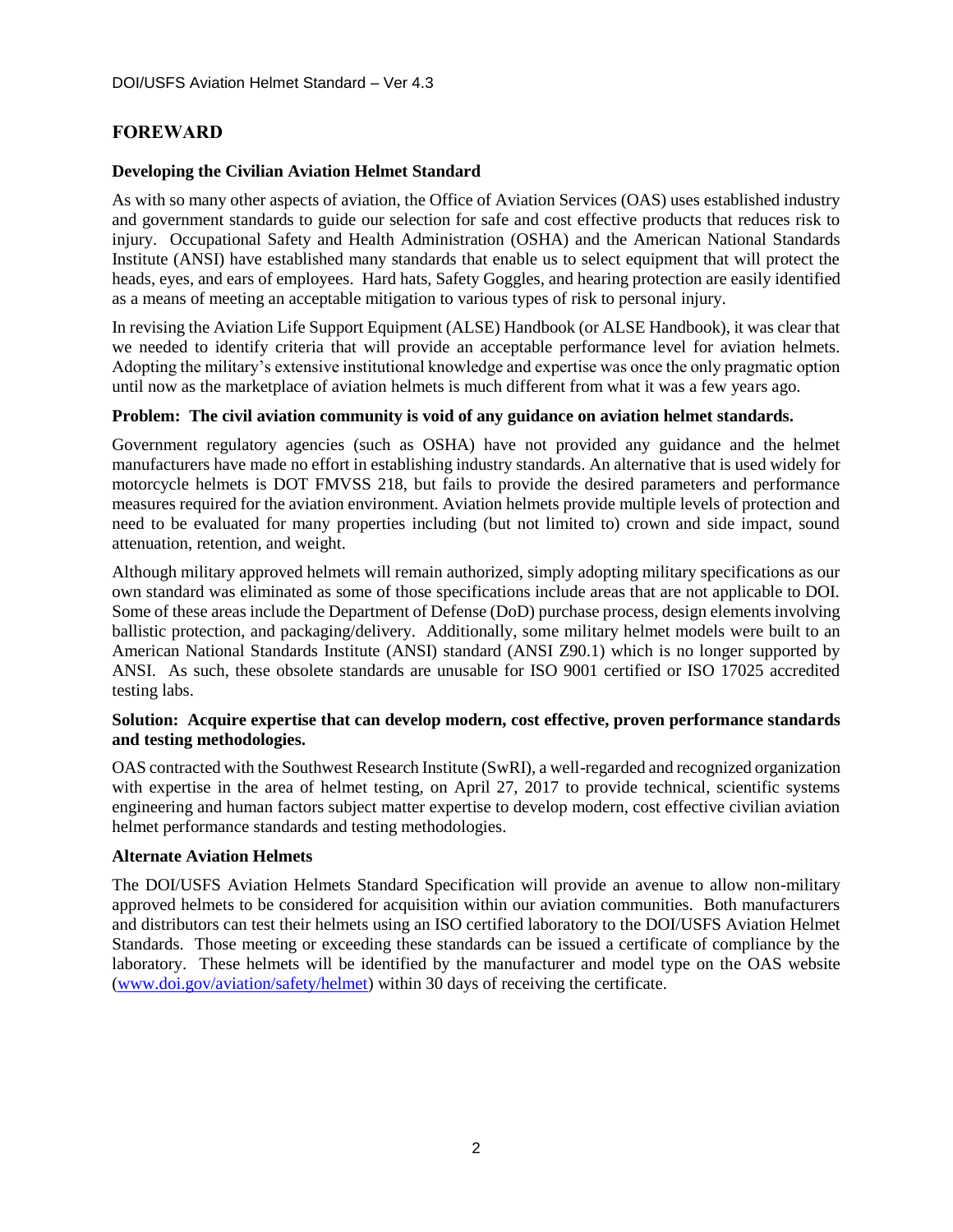#### <span id="page-2-0"></span>**0 RELEASE CONTROL RECORD**

| Date               | <b>Version</b> | <b>Description</b>                                                                                                                                                                                                                                                                                                                                                                                                                                                                                                                                                                                                                                                                                                                                                                                                  | <b>Author</b> |
|--------------------|----------------|---------------------------------------------------------------------------------------------------------------------------------------------------------------------------------------------------------------------------------------------------------------------------------------------------------------------------------------------------------------------------------------------------------------------------------------------------------------------------------------------------------------------------------------------------------------------------------------------------------------------------------------------------------------------------------------------------------------------------------------------------------------------------------------------------------------------|---------------|
| September 1, 2017  | 1.0            | Initial release                                                                                                                                                                                                                                                                                                                                                                                                                                                                                                                                                                                                                                                                                                                                                                                                     | <b>OAS</b>    |
| September 24, 2018 | 2.0            | Editorial changes to all pages. Section 5.1, Page<br>$11$ – Modified bullet list to be consistent with<br>document. Section 5.1.1, Page 11, replaced "test<br>line" with "extent of coverage line". Section<br>5.1.7, Page 15, modified bullet list of items to be<br>included in certificate to be consistent with<br>document. Section 6, Page 16, added Helmet E<br>to Table 6.1. Section 6.6, Pages 17 and 18,<br>Removed Test Line from Figure 6.1 and changed<br>text to identify that testing can be done to the<br>extent of coverage line. Section 6.10.1, Page 21,<br>Added Section 6.10.1 to require a system check<br>before and after impact testing. Deleted Section<br>6.10.2 Offset Distance to remove requirement<br>from document. Section 7, Page 24, Removed<br>section numbers TOC for report. | SwRI          |
| February 14, 2019  | 3.0            | Changed Section 5.0 to clarify helmet sizes and<br>combinations to be tested.<br>Changed Section 6.0 to clarify the number of<br>helmets to be tested.<br>Changed Section 6.2 to define the test line and<br>provided a table with test lines for each ISO<br>headforms.<br>Changed 6.10.3 distance between all impact<br>locations shall not be less than one-seventh the<br>maximum circumference of the helmet.                                                                                                                                                                                                                                                                                                                                                                                                  | SwRI          |
| February 26, 2019  | 4.0            | Changed Figure 6.1 to reflect previous changes<br>to the Test line definition.                                                                                                                                                                                                                                                                                                                                                                                                                                                                                                                                                                                                                                                                                                                                      | SwRI          |
| May 22, 2019       | 4.1            | Editorial changes to the referenced sections for<br>the Positional Stability and Static Strength<br>Retention System Testing requirements.<br>Removed Visor Testing requirements and its<br>associated section (Section 6.6).<br>Added text in Section 6.10 to include language<br>on securing the helmet during impact drops.<br>Added text in Section 6.2 to clarify ear cup<br>impact location allowances.<br>Changed text in Section 6.5 to remove test<br>requirements on helmets without shell edge<br>coverings and to clarify descriptions for un-<br>bonded shell edge coverings.<br>Changed text in Section 6.9 to adjust the initial<br>position of the helmet on the headform.<br>Reordered Section 6 to better group similar<br>sections.                                                              | SwRI          |

**Table 0.1. Revision Table**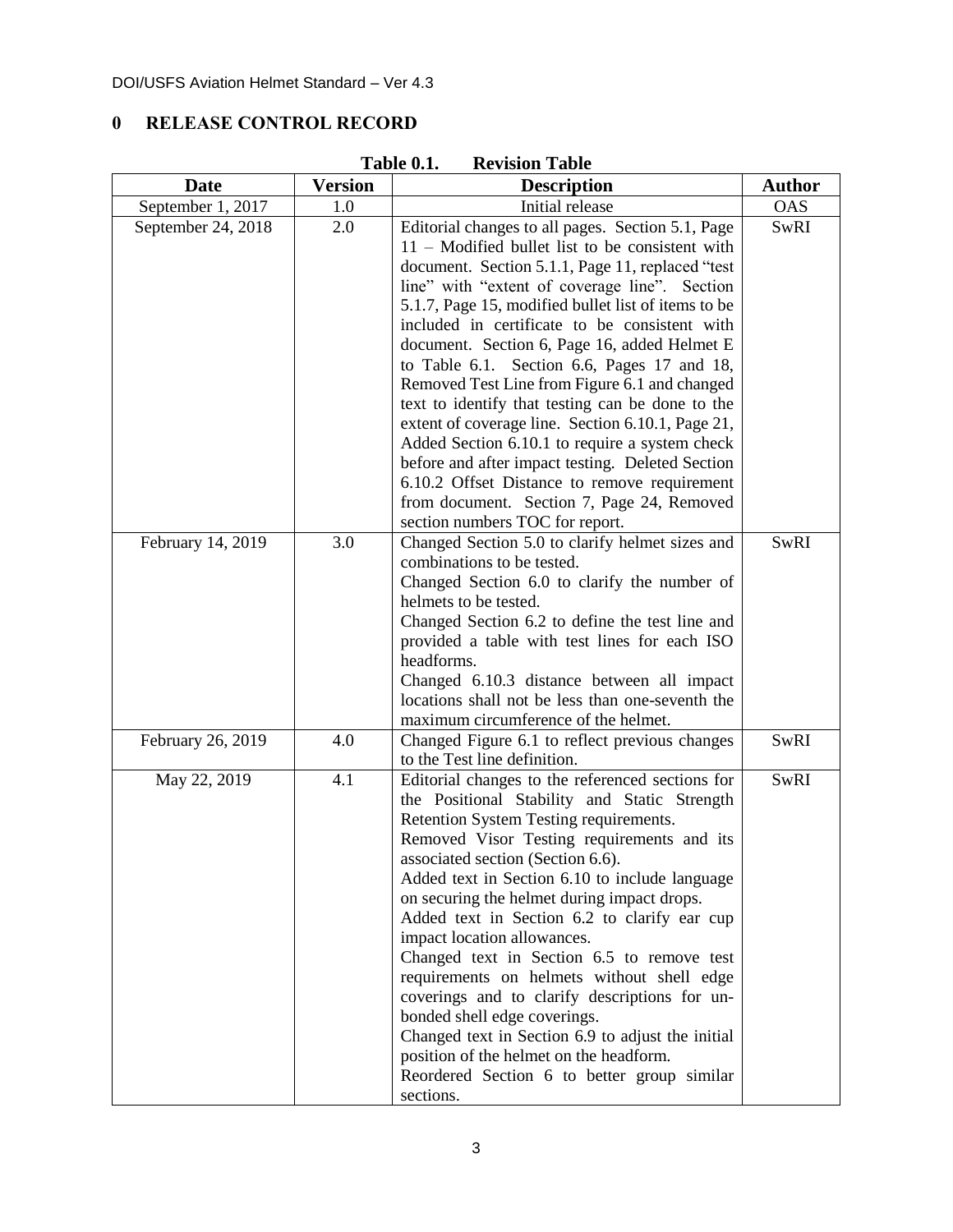| Date              | Version | <b>Description</b>                                                                                                                                                                                                                                                                                                                          | Author |
|-------------------|---------|---------------------------------------------------------------------------------------------------------------------------------------------------------------------------------------------------------------------------------------------------------------------------------------------------------------------------------------------|--------|
| October 22, 2019  | 4.2     | Added reference document relating to helmet<br>weight.<br>Corrected misspelling in Figure 4.1.<br>Updated Section 5.4 by changing weight<br>requirements to test objectives and removed<br>Table 5.7.<br>Updated text in Section 6 and added Table 6.2 to<br>more accurately identify the quantity of test<br>helmets required.             | SwRI   |
|                   |         | Reduced the number of sound attenuation and<br>communication system tests required per helmet<br>model when this equipment is the same across<br>multiple helmet sizes.<br>Updated section 6.5.3 to prohibit impacts directly<br>on the visor rails, and change impact locations<br>identified in Table 6.4 and Table 6.5 to<br>objectives. |        |
| November 12, 2019 | 4.3     | Corrected Nominal Helmet Size for Headform<br>Sizes J, M, and O in Table 6.3.                                                                                                                                                                                                                                                               | SwRI   |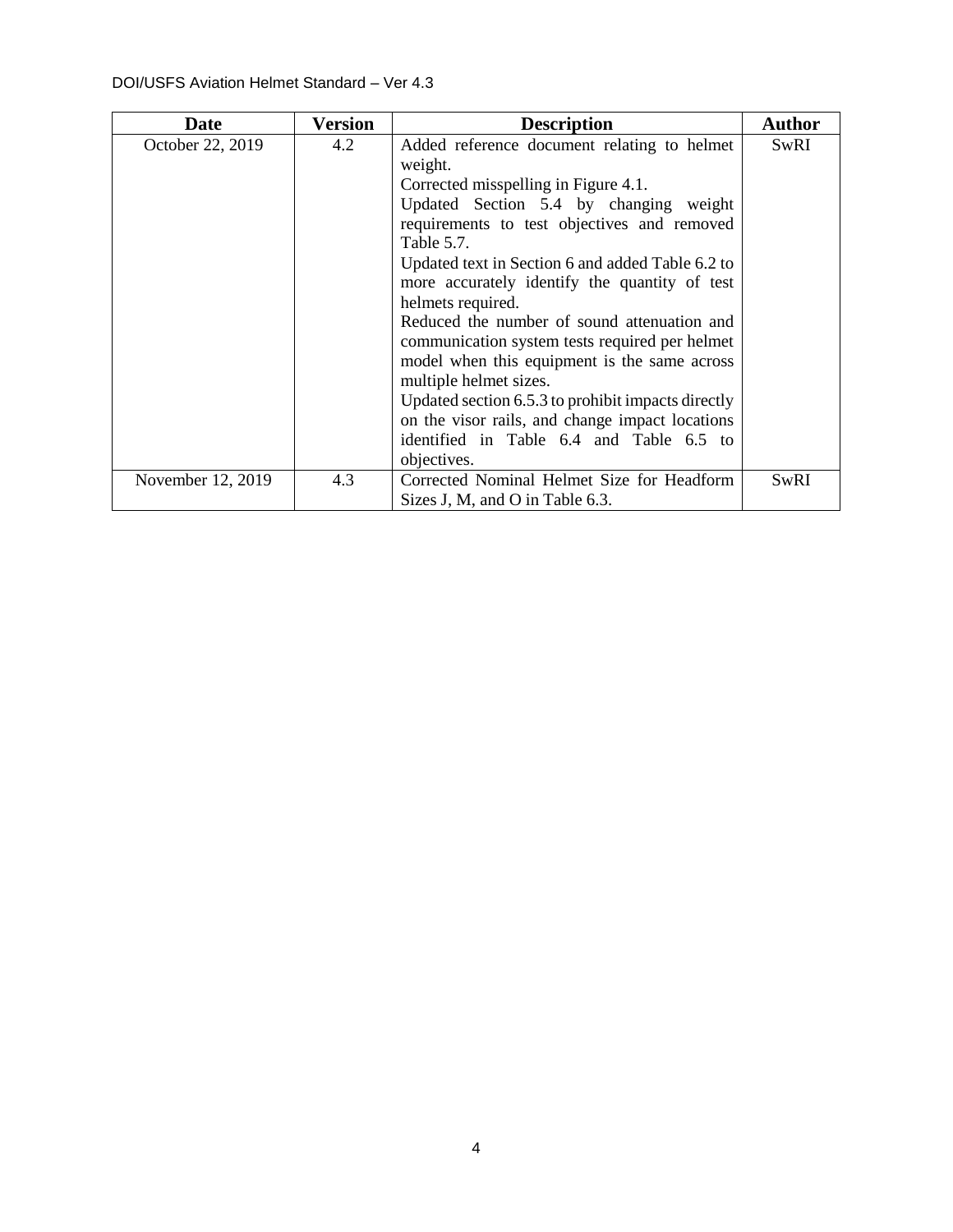|                  |       | <b>Table of Contents</b> |  |
|------------------|-------|--------------------------|--|
|                  |       |                          |  |
| $\boldsymbol{0}$ |       |                          |  |
| $\mathbf{1}$     |       |                          |  |
| 2                |       |                          |  |
| 3                |       |                          |  |
| 4                |       |                          |  |
| 5                |       |                          |  |
|                  | 5.1   |                          |  |
|                  | 5.1.1 |                          |  |
|                  | 5.1.2 |                          |  |
|                  | 5.1.3 |                          |  |
|                  | 5.1.4 |                          |  |
|                  | 5.1.5 |                          |  |
|                  | 5.1.6 |                          |  |
|                  | 5.1.7 |                          |  |
|                  | 5.2   |                          |  |
|                  | 5.3   |                          |  |
|                  | 5.4   |                          |  |
| 6                |       |                          |  |
|                  | 6.1   |                          |  |
|                  | 6.2   |                          |  |
|                  | 6.3   |                          |  |
|                  | 6.4   |                          |  |
|                  | 6.5   |                          |  |
|                  | 6.5.1 |                          |  |
|                  | 6.5.2 |                          |  |
|                  | 6.5.3 |                          |  |
|                  | 6.5.4 |                          |  |
|                  | 6.5.5 |                          |  |
|                  | 6.5.6 |                          |  |
|                  | 6.6   |                          |  |
|                  | 6.7   |                          |  |
|                  | 6.8   |                          |  |
|                  | 6.9   |                          |  |
|                  | 6.10  |                          |  |
| $\tau$           |       |                          |  |
| 8                |       |                          |  |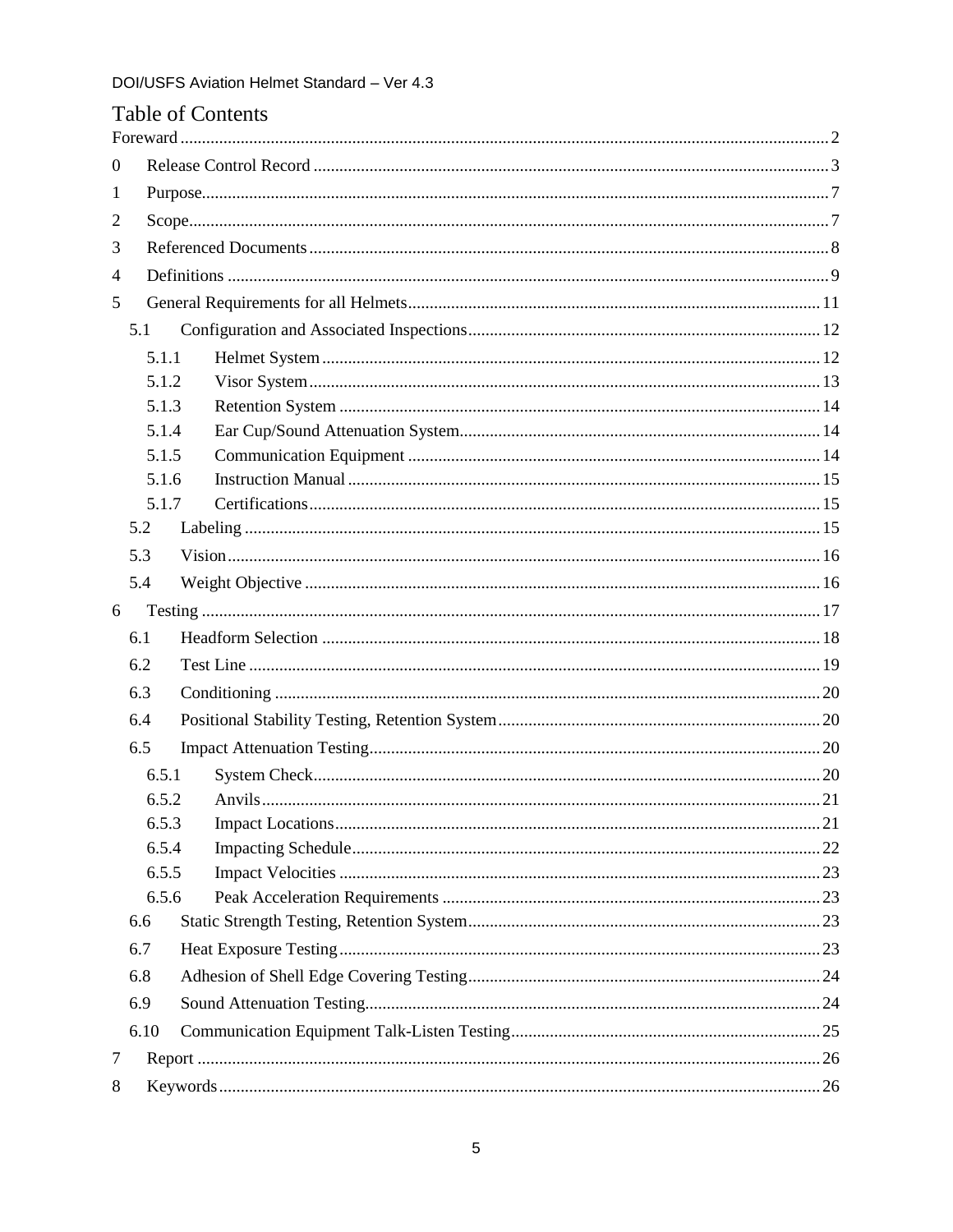Blank Page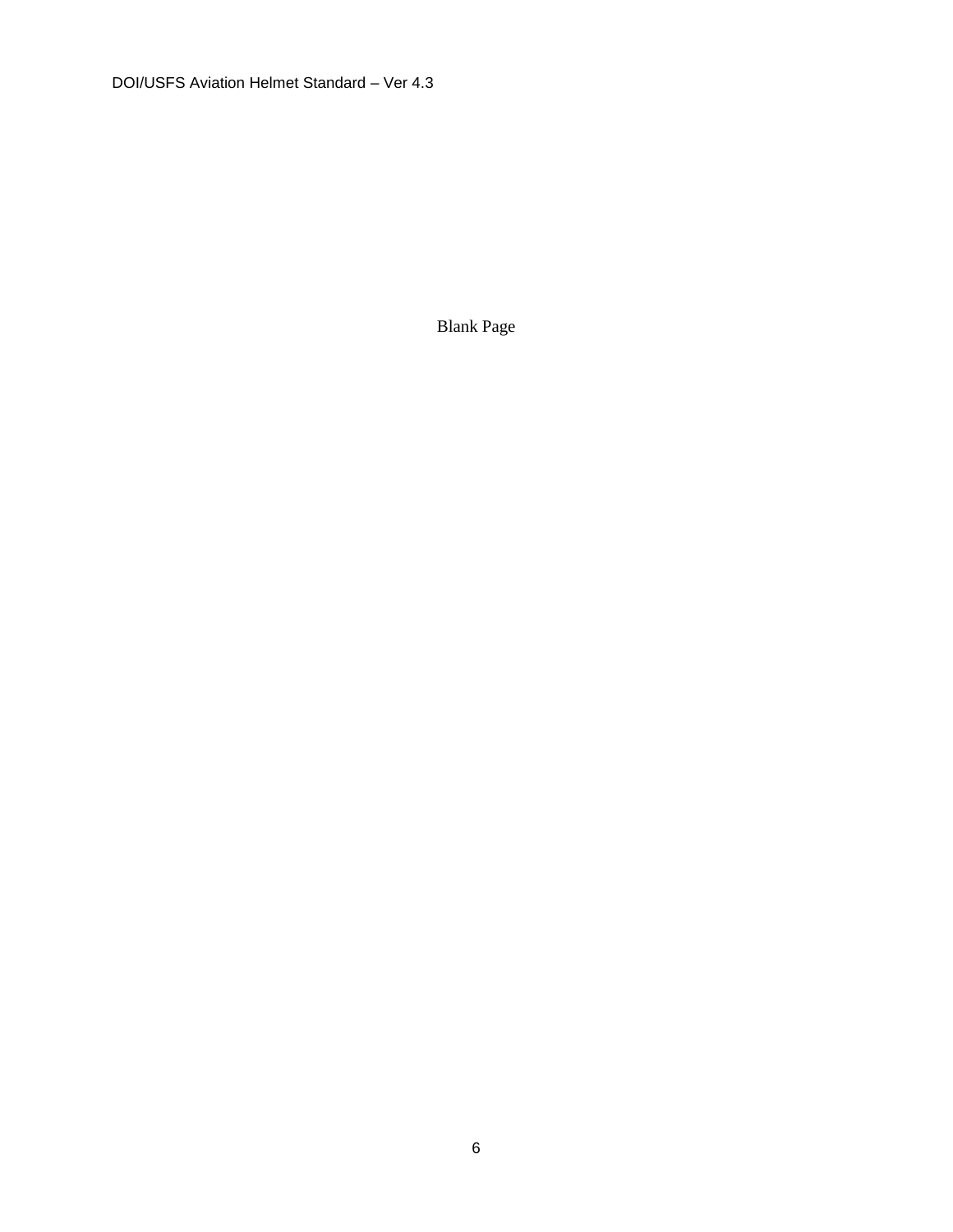## **DOI/USFS Aviation Helmet Standard**

#### <span id="page-6-0"></span>**1 PURPOSE**

The purpose of this document is to identify the minimum requirements and elements that should be tested or evaluated to demonstrate that a given helmet conforms to the level of performance required by the Department of the Interior (DOI) and the United States Forest Service (USFS) for aviation use<sup>1</sup>. Helmets are one of the key elements of a personal protective profile that personnel conducting aviation operations can use to mitigate higher risk mission profiles. The helmet is an effective means to prevent serious injury and death to pilots and crewmembers that may result from aircraft mishaps.

#### <span id="page-6-1"></span>**2 SCOPE**

This document specifies the minimum physical, functional, and performance requirements for both helicopter and airplane (non-ejection seat) helmets for interagency use by pilots and crewmembers conducting aviation activities. This specification is applicable for use by the Department of the Interior and the United States Forest Service for aviation use. The tests and conditions specified in this document are based on well established procedures within the industry and have a long history within military helmet development. These currently include helicopter  $(SPH<sup>2</sup>-5)$ , HGU<sup>3</sup>-84 and HGU-56/P) and airplane (SPH-4B and HGU-55/E) helmets.

This specification is a performance standard and is not intended to restrict design. In addition, the standard includes requirements specifically applicable to aviation helmets and requirements to prevent helmets from coming off during an accident. The standard contains inspection, testing and recordkeeping requirements to ensure that helmets meet the standard's requirements. The standard establishes requirements derived from one or more of the military standards applicable to helicopter and airplane helmets.

The intended audience for this document is the helmet manufacturers, distributors and third party ISO 9001 certified or ISO 17025 accredited testing labs. This document provides the specific inspection and qualification testing criteria. Helmets meeting the standards specified in this document can be issued a certificate of conformity by a third-party accredited lab. Partial utilization of this specification is prohibited. Any statement of compliance within this specification shall be a certification that the product meets all of the requirements of the specification in its entirety. A product that fails to meet any one of the requirements of this specification is considered to have failed the standard and should not be sold with any indication that it meets part(s) of the standard.

 $\overline{a}$ 

<sup>&</sup>lt;sup>1</sup> Acknowledgements: This standard is a commitment provided by a number of stakeholders from a number of agencies, including Bureaus and Office within the Department of the Interior and the United States Forest Service.

<sup>2</sup> Sound Protective Helmet (SPH)

<sup>3</sup> Head Gear Unit (HGU)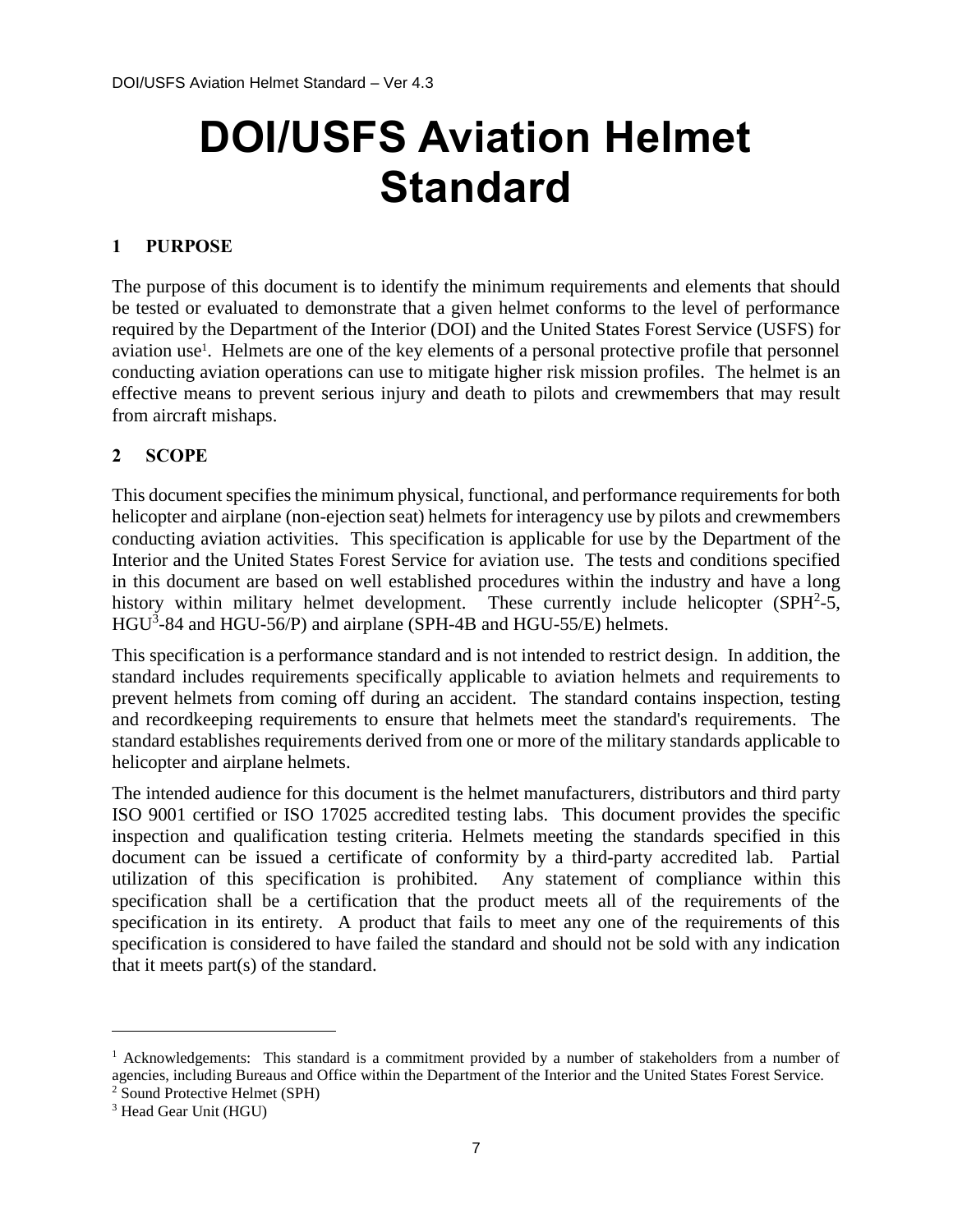#### <span id="page-7-0"></span>**3 REFERENCED DOCUMENTS**

The following documents are referenced within this standard and are included as part of this specification:

- AFRL-RH-WP-TR-2008-0096, Neck Muscle Fatigue Resulting from Prolonged Wear of Weighted Helmets, Oak Ridge Institute for Science and Education, June 2008.
- ANSI/ASA S12.6–2016, Measurement of the Real-Ear Attenuation of Ear Protectors at Threshold, American National Standards Institute, Inc.
- ANSI/ASA S12.42–2010, Methods for the Measurement of Insertion Loss of Hearing Protection Devices in Continuous or Impulsive Noise Using Microphone-in-Real-Ear or Acoustic Test Fixture Procedures, American National Standards Institute, Inc.
- ANSI/ASQ Z1.4–2008, Sampling Procedures and Tables for Inspection by Attributes.
- ASTM F1446-15b, Test Methods for Equipment and Procedures Used in Evaluating the Performance Characteristics of Protective Headgear.
- ASTM F2220-15, Specification for Headforms.
- US DOT, Federal Motor Vehicle Safety Standard No. 218 FMVSS No. 218, 49 CFR 571.218, U.S. Department of Transportation, National Highway Traffic Safety Administration.
- US DOT, TP–218-07, Laboratory, Test Procedure for FMVSS No. 218, Motorcycle Helmets, U.S. Department of Transportation, National Highway Traffic Safety Administration.
- MIL–DTL–27467B, Detail Specification, Headset, Electrical H-154A/AIC, 27 March 2015.
- MIL–DTL–87174A, Detail Specification, Helmet, Flyer's HGU–55/P, Department of the Air Force, 30 October 1998.
- MIL–H–27856D, Military Specification, Helmet, Flying HGU–7/P, Department of the Air Force, 08 May 1981 (Canceled).
- MIL–H–43925D, Military Specification, Helmet, Flyer's, Protective, SPH-4, Department of the Army, 27 April 1988 (Inactive).
- MIL–PRF–27542F, Performance Specification, Microphone, and Microphone Assemblies, Dynamic General Specification for, 18 May 2017.
- MIL–STD–1916, DoD Preferred Methods for Acceptance of Product.
- USAARL Report No. 2012-14, Williams, Robert, Assessment of the Applicability of ANSI S12.42-2010 as a General Measure of Protection from impulsive Nosie by Measurement of Impulsive and Continuous Noise Insertion Loss of the HGU-56/P and CEP, September 2012.

In the event of a conflict between the text of this specification and referenced standards, the text of this document shall take precedence.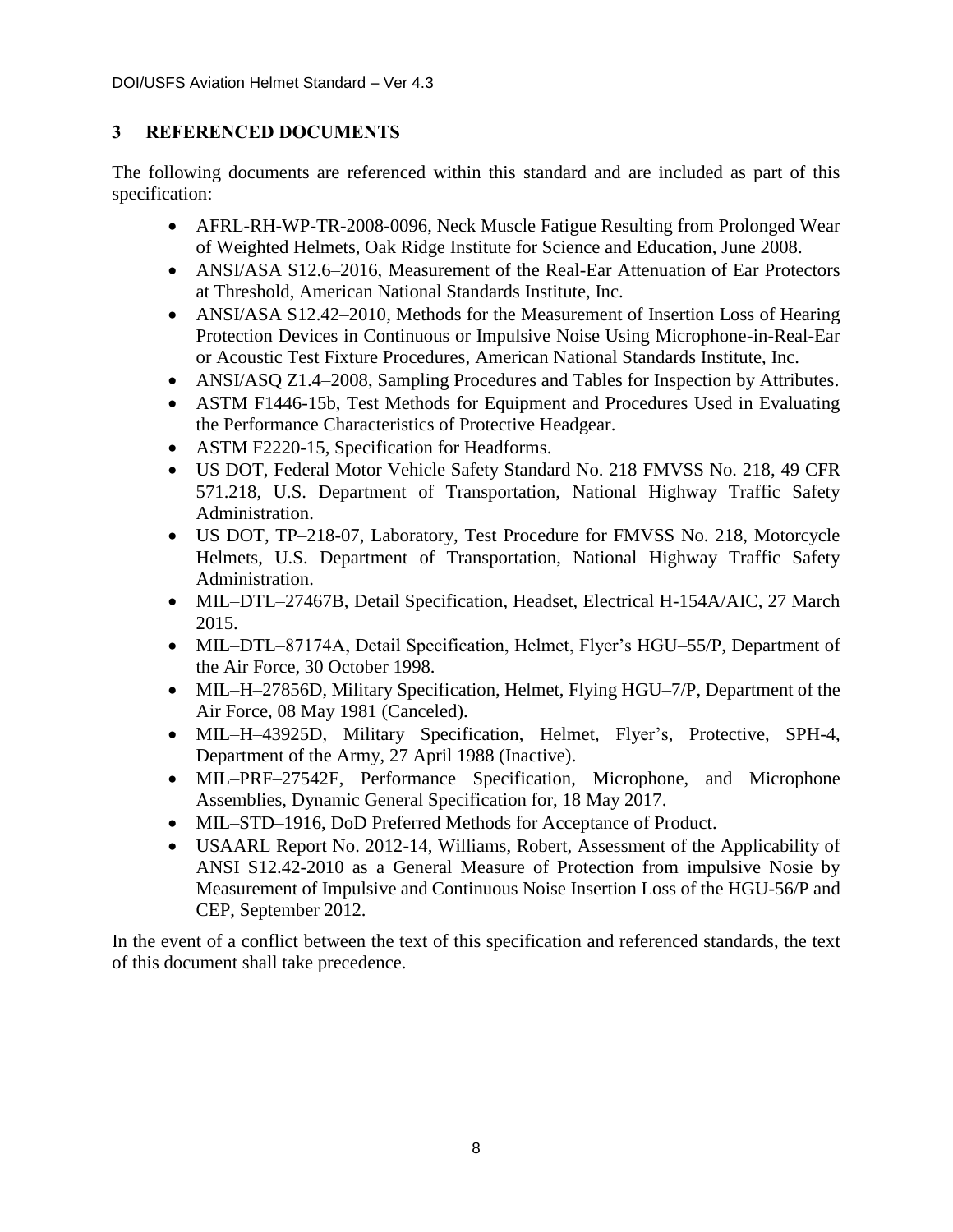#### <span id="page-8-0"></span>**4 DEFINITIONS**

**Basic Plane**: An anatomical plane (Frankfort Horizontal Plane) that includes the superior rim of the external auditory meatus (upper edge of the external opening of the ear) and inferior margin of the orbit (the lowest point of the floor of the eye socket), [Figure 4.1.](#page-9-0)

**Chin Strap**: The part of the retention system consisting of a strap that passes under the wearer's jaw to keep the helmet in position.

**Comfort Padding**: Material provided for the wearer's comfort.

**Coronal Plane**: An anatomical plane perpendicular to both the basic and midsagittal planes and passing through the superior rims of the right and left auditory meatuses, [Figure 4.1.](#page-9-0)

**Discrete Helmet Size**: The size of the helmet that corresponds to standard industry convention for measuring hat size. The American designation gives the diameter of an equivalent circle in inches. The European designation gives the circumference of an equivalent circle in centimeters.

**Ear Cup(s)**: The [cup-](https://en.wiktionary.org/wiki/cup)like sections of a pair of [headphones](https://en.wiktionary.org/wiki/headphone) that enclose the user's [ears.](https://en.wiktionary.org/wiki/ear)

**Easily Read Label**: A label is considered easily read if the label is visible to the user without removing any part and can be exposed, if necessary, so the user can read the required information.

**Field of Vision**: Peripheral angle and vertical opening of vision as measured on the reference headform (upward, downward, and peripheral).

**Headforms**: Reference or test headforms that correspond to the physical dimension defined in ASTM F2220<sup>4</sup>.

**Helmet (protective headgear)**: A protective device worn on the head in an effort to reduce or minimize injury to that portion of the head that is within the areas of the test line.

**Helmet Positioning Index (HPI)**: The vertical distance from the brow of the helmet to the basic plane when the helmet is firmly and properly seated on a reference headform. For a given helmet, the manufacturer shall specify the size of the headform and the HPI.

**Liner**: Material used to absorb impact energy.

l

**Midsagittal Plane**: An anatomical plane perpendicular to the basic plane and containing the midpoint of the line connecting the notches of the right and left inferior orbital ridges and the midpoint of the line connecting the superior rims of the right and left external auditory meatus, [Figure 4.1.](#page-9-0)

**Permanent Label:** A label is considered permanent if it cannot be removed without the aid of tools or solvent, is attached by a seam, tears into at least three or more pieces when removed, or damages the surface to which it was attached when removed.

**Reference Plane**: A plane marked on the headforms at a specified distance above and parallel to the basic plane.

<sup>4</sup> EN960:2006 Headforms may be used as an alternative. Note that there are differences between ASTM F2220 and EN960:2006 geometries; these differences are such that the results will be comparable.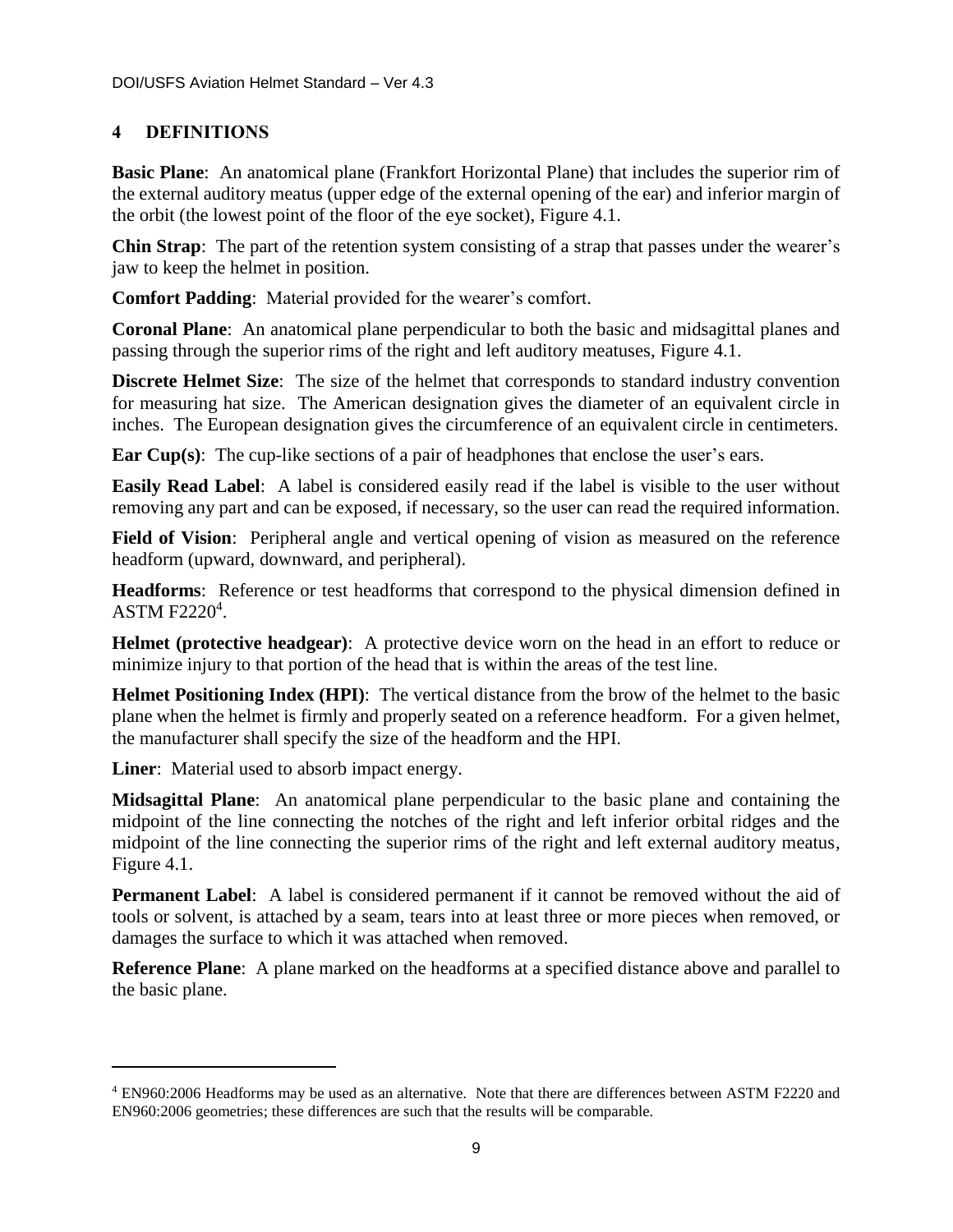**Retention System**: The complete assembly that secures the helmet in a stable position on the wearer's head.

**Shell:** The hard part of the helmet which gives it its general shape.

**Test Line**: A line drawn on the helmet that identifies the area of the helmet subject to impact testing. The helmet shall provide as uniform impact protection in this area as is practicable.

**Visor**: A transparent protective screen extending over the eyes and covering all or part of the face.



<span id="page-9-0"></span>**Figure 4.1. Anatomical Planes**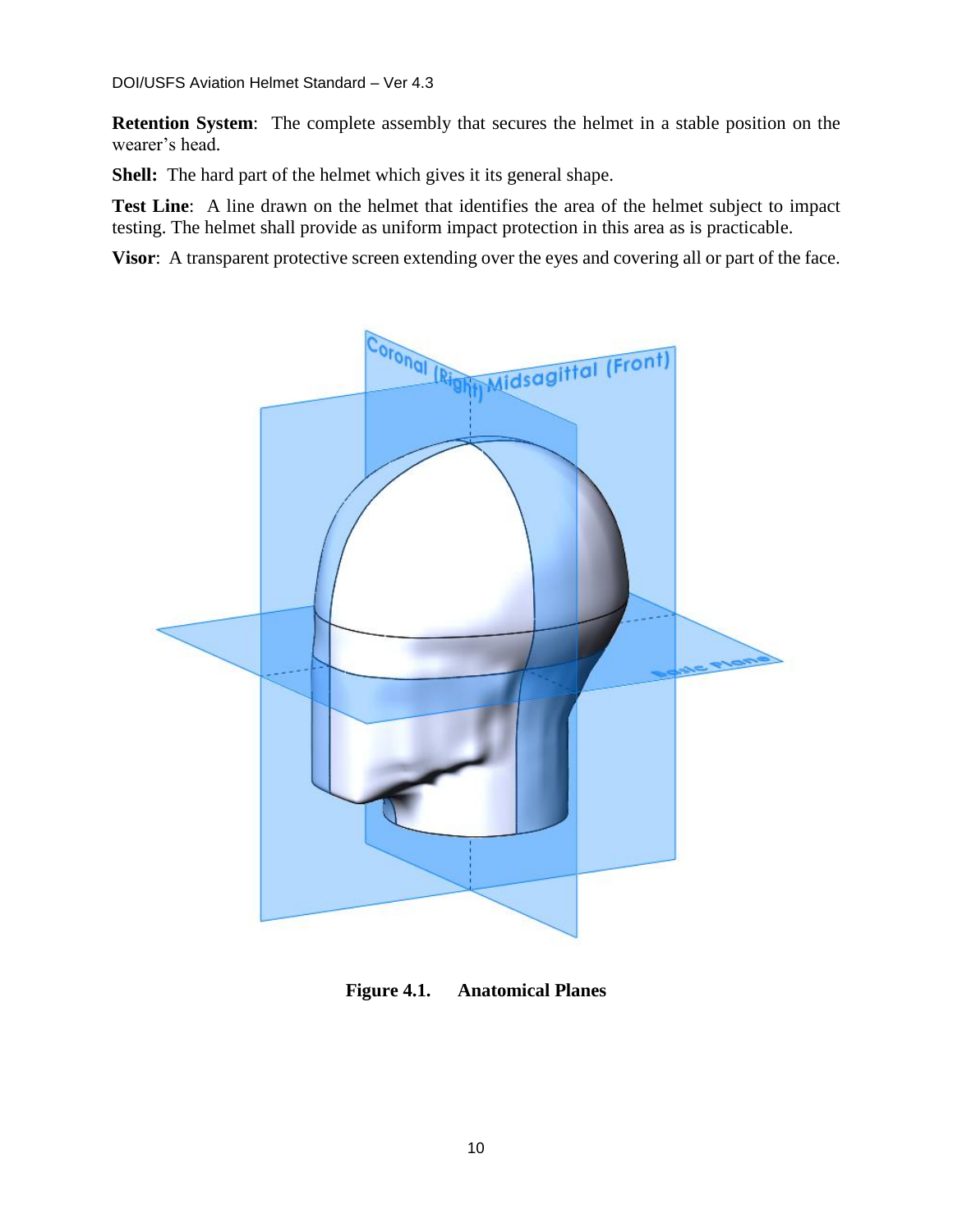#### <span id="page-10-0"></span>**5 GENERAL REQUIREMENTS FOR ALL HELMETS**

These general requirements are associated with the helmets used by Department of the Interior and the United States Forest Service for aviation, for use in both helicopters and airplanes.

The manufacturer/distributor is responsible for<sup>5</sup>:

- Establishing their own manufacturing and process controls to produce helmets in accordance with requirements.
- Performing or having performed all inspections and testing.
- Generating and maintaining sufficient evidence of conformance.
- Submitting helmets and supporting deliverables that conform to requirements.
- Using recognized corrective action and process improvement practices.

One or more of the following methods shall be used for verification that the helmets meet the requirements of this standard:

- **Inspection Verification** without the use of special laboratory appliances or procedures. May include visual examination, simple physical manipulation, and/or mechanical and electrical gauging and measurement.
- **Analysis Verification** that utilizes established technical or mathematical models or simulations, algorithms, charts, graphs, or other scientific principles and procedures.
- **Demonstration Verification** that involves actual operation, adjustment, or reconfiguration of an item under specific scenarios. Items may be instrumented and quantitative limits of performance measured.
- **Test Verification** that involves thorough exercising of an item under specified conditions with instrumentation and data analysis accomplished in accordance with a set of applicable test procedures.

Sampling for inspection and testing shall be performed in accordance with MIL-STD-1916 or ANSI/ASQ Z1.4.

Testing is required on the supplied range of sizes for a given model of helmet. [Table 5.1](#page-10-1) gives the range of sizes that accommodate 98% of the male and 98% of the female population with 90% confidence of the remaining population being fitted with minor modifications to the existing sizes. Testing shall be performed on each model combination of shell size and liner provided by the manufacturer/distributor. Note that there may be differences in fit based on size for different models of helmets.

<span id="page-10-1"></span>

|                       | .             |            | $\sim$ , premi arenner onde $\sim$ congrammon |           |           |
|-----------------------|---------------|------------|-----------------------------------------------|-----------|-----------|
| <b>Size of Helmet</b> |               |            |                                               | XL        | XXL       |
| Head size (cm)        | $54 - 55$     | $56 - 57$  | $58 - 59$                                     | $60 - 61$ | $62 - 63$ |
| <b>Hat Size</b>       | $63/4 - 67/8$ | $7 - 71/8$ |                                               |           |           |

**Table 5.1. Typical Helmet Size Designation<sup>6</sup>**

l

<sup>5</sup> Based on MIL-STD-1916.

<sup>&</sup>lt;sup>6</sup> Note that head and hat size measurement is more of an art than a science.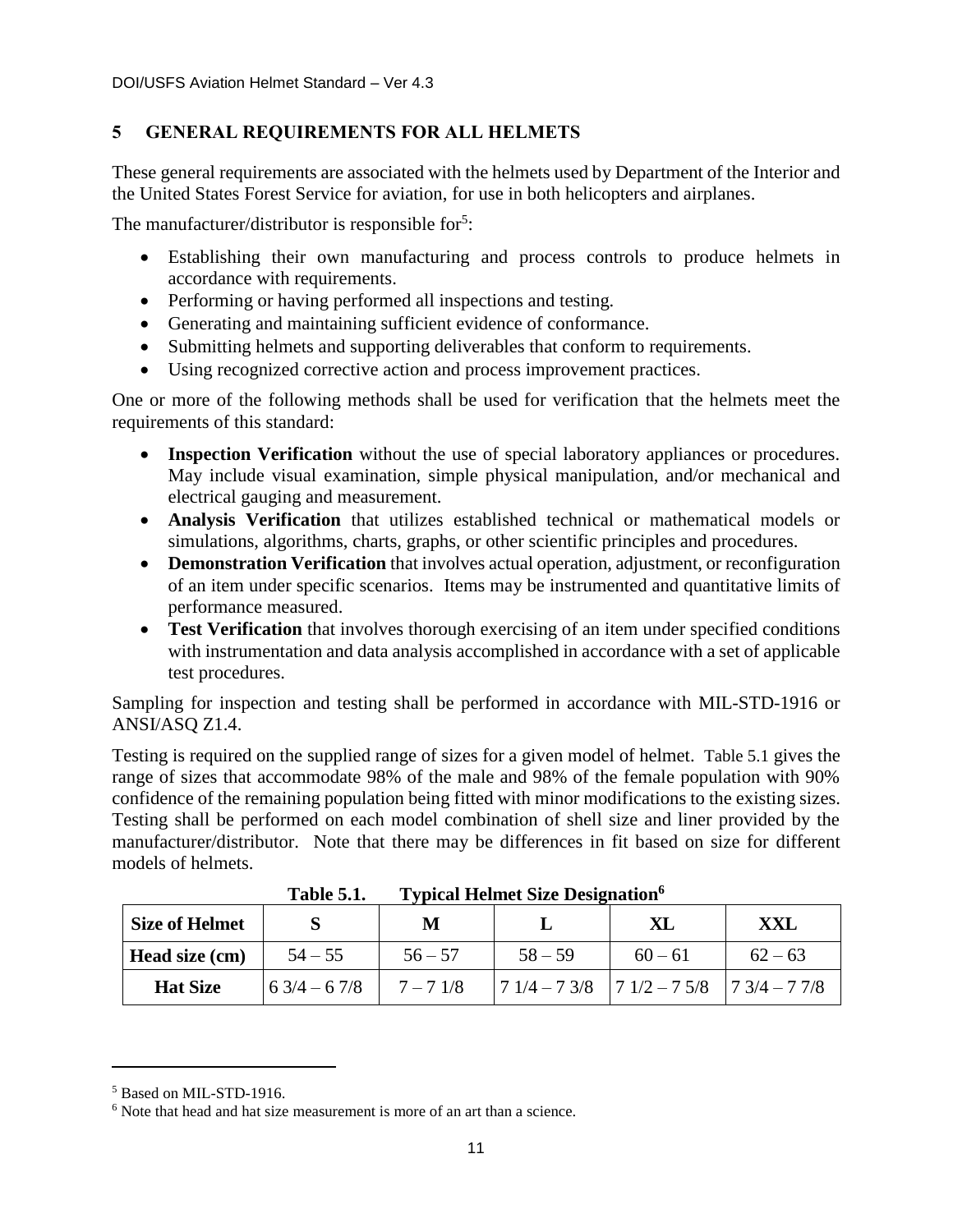The following identifies the sequence for testing:

- 1. Inspection
	- a. Configuration and Associated Inspections, [§5.1](#page-11-0)
	- b. Labeling, [§5.2](#page-14-2)
	- c. Vision, [§5.3](#page-15-0)
	- d. Weight, [§5.4](#page-15-1)
- 2. Headform Selection, [§6.1](#page-17-0)
- 3. Test Line, [§6.2](#page-18-0)
- 4. Conditioning, [§6.3.](#page-19-0)
- 5. Testing shall be performed in the following order:
	- a. Retention System, Positional Stability Testing, [§6.4](#page-19-1)
	- b. Impact Attenuation Testing, [§6.5](#page-19-2)
	- c. Retention System, Static Strength Testing [§6.6](#page-22-2)
	- d. Heat Exposure Testing, [§6.7](#page-22-3)
	- e. Adhesion of Shell Edge Covering Testing as necessary, [§6.8](#page-23-0)
	- f. Sound Attenuation Testing as necessary, [§6.9](#page-23-1)
	- g. Communication Equipment Talk-Listen Testing as necessary, [§6.10](#page-24-0)

#### <span id="page-11-0"></span>5.1 Configuration and Associated Inspections

Helmets shall include the following components:

- Helmet System with Shell, Optional Edge Covering, Liner, and Comfort Padding
- Visor System
- Retention System
- Ear Cup and Sound Attenuation System
- Communication Equipment

Periodic inspection tasks for the helmets by the operator/user shall be sufficient to ensure they are free from all defects which would affect proper functioning in service as identified in [§5.1.1](#page-11-1) to [§5.1.5.](#page-13-2) The periodic inspection intervals shall not be greater than one (1) year. The helmet shall be examined from a distance of no greater than 0.6 meters.

#### <span id="page-11-1"></span>*5.1.1 Helmet System*

The helmet shall include a shell, liner, ear cups with optional edge covering necessary to provide impact protection, noise attenuation, and support for the retention system, visor(s), and communication equipment. The optional edge covering is required if the edge of the shell where it may contact the user is sharp<sup>7</sup>. Each helmet shall have a protective surface (shell) of continuous contour at all points on or above the test line<sup>8</sup>. The helmet shall be inspected in accordance with [Table 5.2](#page-12-1) to ensure that all components are present and free from all defects which would affect proper functioning in service.

l

<sup>&</sup>lt;sup>7</sup> A sharp edge shall be defined as something likely to cut the skin if contacted.

<sup>8</sup> Based on FMVSS No. 218 S5.4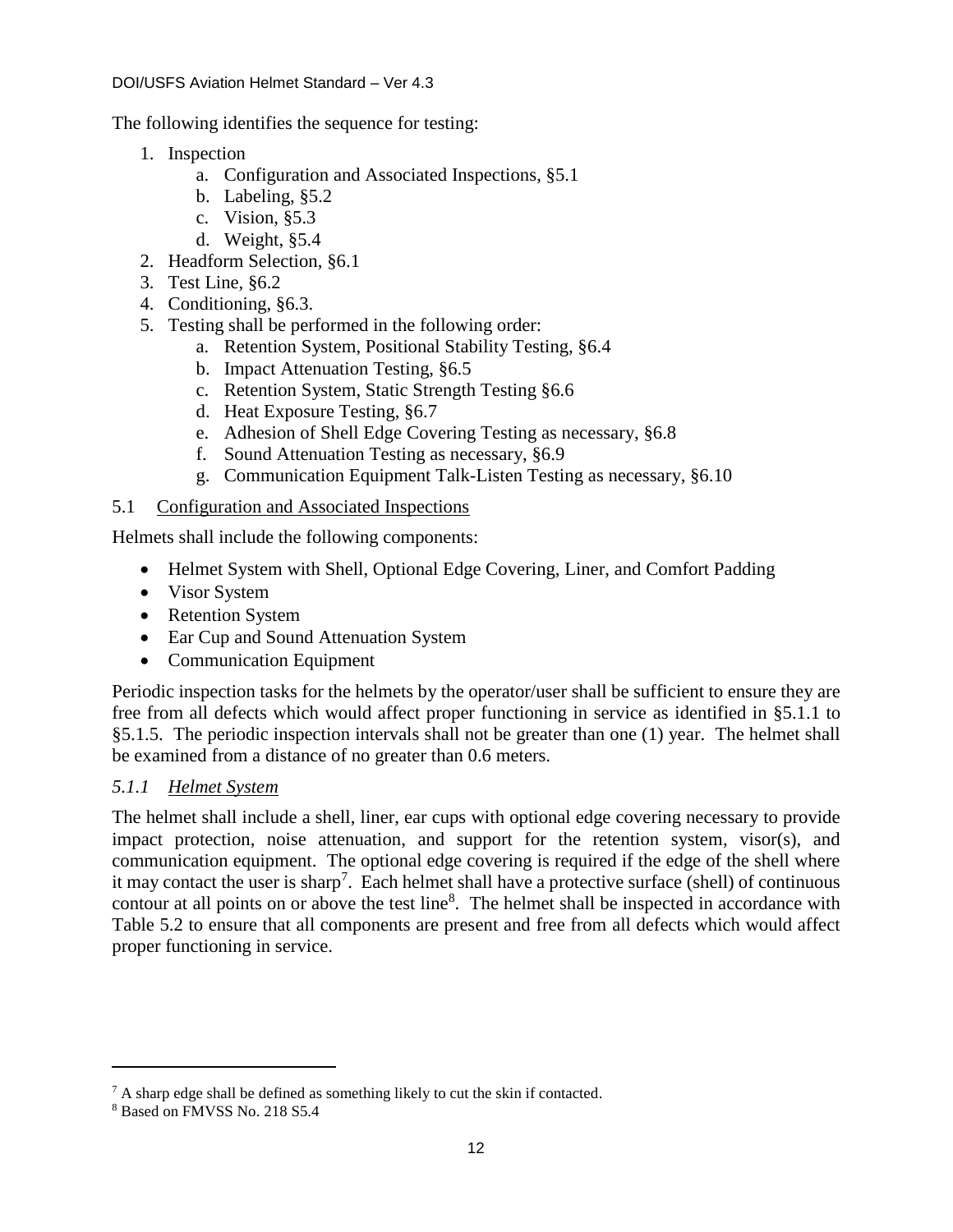<span id="page-12-1"></span>

| Component                          | <b>Defect</b>                                  | <b>Critical</b> | <b>Major</b> | <b>Minor</b> |
|------------------------------------|------------------------------------------------|-----------------|--------------|--------------|
| Shell                              | Visibly warped or distorted                    | X               |              |              |
|                                    | Cracked                                        | X               |              |              |
|                                    | Scratched, scuffed, or abraded                 |                 |              | X            |
|                                    | Mounting holes are damaged                     |                 | X            |              |
|                                    | Unauthorized patching or repair                |                 | X            |              |
|                                    | Sharp edges                                    |                 | X            |              |
| Label                              | Missing, illegible, or not of a permanent type |                 | X            |              |
| <b>Edge Covering</b><br>if Present | Not properly secured to shell                  |                 | X            |              |
|                                    | Significant cracks, holes or tears             |                 |              | X            |
|                                    | Liner not properly aligned in shell            | X               |              |              |
| Energy<br>Absorbing<br>Liner       | Liner not uniformly bonded to shell            |                 | X            |              |
|                                    | Gaps between liner and shell greater than 3mm  |                 | X            |              |
| <b>Comfort Pads</b>                | Significant holes, tears, or soiled areas      |                 |              |              |

**Table 5.2. Helmet Inspection Classification**

#### <span id="page-12-0"></span>*5.1.2 Visor System*

The helmet shall include one or two polycarbonate visors. The visor assembly shall provide for the visor lens to remain in position when placed in either the fully deployed or fully stored position. When deployed, the visor shall provide the wearer an unobstructed view of the aircraft instrumentation while providing glare protection for the view outside the aircraft. The visor shall be inspected in accordance with [Table 5.3](#page-12-2) to ensure that all components are present and it is free from all defects which would affect proper functioning in service.

<span id="page-12-2"></span>

| <b>Component</b>       | <b>Defect</b>                                                                                | <b>Critical</b> | <b>Major</b> | <b>Minor</b> |
|------------------------|----------------------------------------------------------------------------------------------|-----------------|--------------|--------------|
|                        | Visibly warped or distorted                                                                  | X               |              |              |
|                        | Significant cracks, scratched, scuffed, or abraded                                           |                 |              | X            |
| Visor                  | Identification label missing or illegible                                                    |                 | X            |              |
|                        | Pile fastener not securely adhered to visor                                                  |                 |              | X            |
| Sharp edges            |                                                                                              |                 | X            |              |
| Edge                   | Not properly secured to visor                                                                |                 | X            |              |
| Covering if<br>present | Significant cracks, holes or tears                                                           |                 |              |              |
| Attachment             | Buckle missing, webbing routed through buckles<br>incorrectly, or ends of webbing not seared |                 | X            |              |
|                        | Snap fastener and/or rivet components missing<br>or incorrectly set                          |                 | X            |              |
|                        | Significant cracks, holes, or tears                                                          |                 |              | X            |
| Lens Stop              | Missing components                                                                           |                 |              | X            |

| <b>Visor Inspection Classification</b> | <b>Table 5.3.</b> |  |  |  |
|----------------------------------------|-------------------|--|--|--|
|----------------------------------------|-------------------|--|--|--|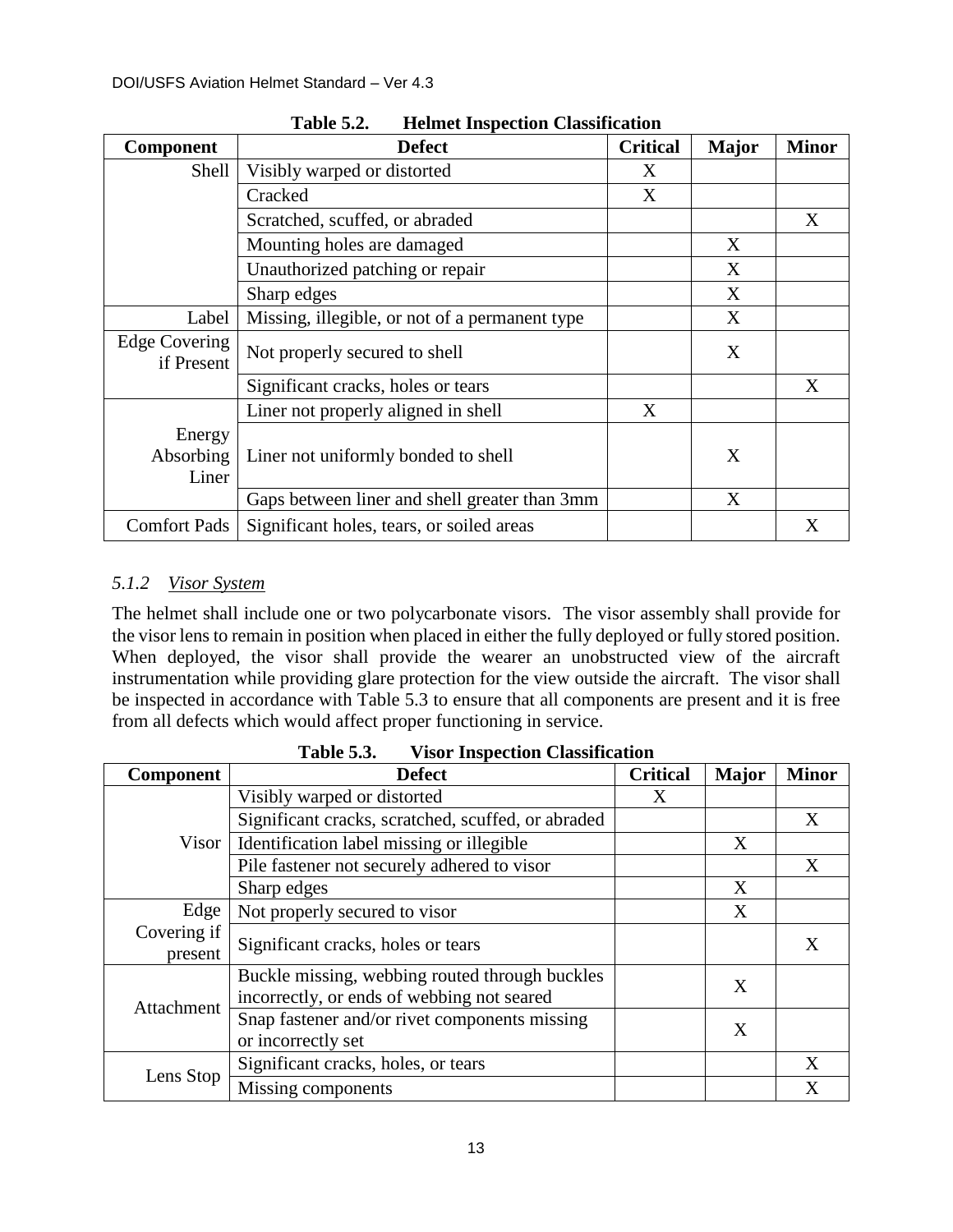#### <span id="page-13-0"></span>*5.1.3 Retention System*

The helmet will have a retention system for positioning of the ear cups and securing the helmet to the wearer. The retention system shall be inspected in accordance with [Table 5.4](#page-13-3) to ensure that all components are present and free from all defects which would affect proper functioning in service.

<span id="page-13-3"></span>

|                                    | 1 adie 5.4.<br>Retention System Inspection Classification             |                 |              |              |
|------------------------------------|-----------------------------------------------------------------------|-----------------|--------------|--------------|
| Component                          | <b>Defect</b>                                                         | <b>Critical</b> | <b>Major</b> | <b>Minor</b> |
|                                    | Grommet/rivet/snap fastener incorrectly installed or<br>damaged       | X               |              |              |
|                                    | Loose or damaged stitching, skipped stitches, or not<br>back-stitched |                 |              | Χ            |
| Chin Strap<br>and/or Nape<br>Strap | Ends of webbing not seared                                            |                 |              | X            |
|                                    | Lacing cord not seared properly or improperly<br>laced                |                 |              |              |
|                                    | Fastener damaged or not functional                                    | X               |              |              |
|                                    | Adjustment hardware damaged or not functional                         |                 | X            |              |

**Table 5.4. Retention System Inspection Classification**

#### <span id="page-13-1"></span>*5.1.4 Ear Cup/Sound Attenuation System*

The helmet shall have a system to provide sound attenuation to the wearer. The acoustic protection system is typically made up of ear cups with headphones and soft ear pads for comfort. The ear cups ensure correct acoustic protection and are fixed inside the helmet shell. The ear cup/sound attenuation system shall be inspected in accordance with [Table 5.5](#page-13-4) to ensure that it is free from all defects which would affect proper functioning in service.

<span id="page-13-4"></span>

| Component | Defect                                                | <b>Critical</b> | <b>Major</b> | <b>Minor</b> |
|-----------|-------------------------------------------------------|-----------------|--------------|--------------|
|           | Ear Cup   Improperly located in ear cup section       |                 |              |              |
|           | Components   Not secured properly to inside of helmet |                 |              |              |

**Table 5.5. Ear Cup/Sound Attenuation Inspection Classification**

#### <span id="page-13-2"></span>*5.1.5 Communication Equipment*

The communication equipment includes a headset and microphone assemblies. The communication equipment shall be inspected in accordance with [Table 5.6](#page-14-3) to ensure that all components are present and free from all defects which would affect proper functioning in service.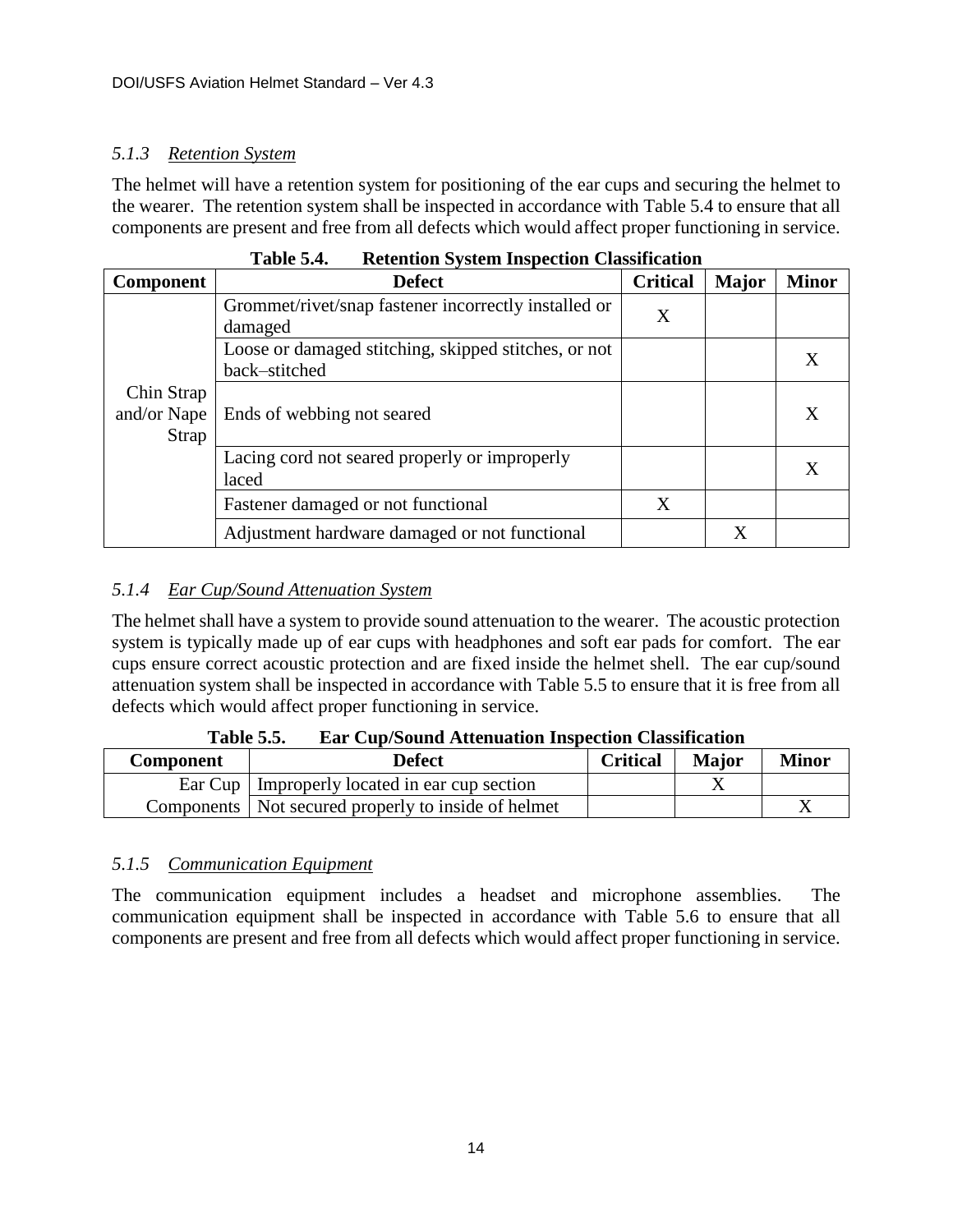<span id="page-14-3"></span>

| <b>Component</b>        | <b>Defect</b>                               | <b>Critical</b> | Major | <b>Minor</b> |
|-------------------------|---------------------------------------------|-----------------|-------|--------------|
| Microphone <sup>9</sup> | Visible damage that would cause malfunction | X               |       |              |
|                         | Cable assembly damaged                      | X               |       |              |
|                         | Visible damage to the boom or attachment to |                 | X     |              |
|                         | helmet                                      |                 |       |              |
| Headset $10$            | Visible damage that would cause malfunction | Χ               |       |              |
|                         | Cable assembly damaged                      |                 |       |              |

**Table 5.6. Communication Equipment Inspection Classification**

#### <span id="page-14-0"></span>*5.1.6 Instruction Manual*

An instruction manual shall be furnished by the manufacturer/distributor with each helmet. This manual shall provide operation and maintenance instructions for the helmet.

#### <span id="page-14-1"></span>*5.1.7 Certifications*

The manufacturer shall furnish a document certifying that the helmet model and size was tested in accordance with and meets this specification, and that the sample is tested is a true representation of the helmet model purchased, to include construction, materials and components.

Upon successful completion of the testing in the standard, the test lab shall issue a certificate of compliance to this standard. The certificate of compliance shall include:

- Applicant Name and Address
- Manufacturer Name and Address
- Product Description
	- o Helmet Information: Brand, Model, Manufacturer, Size, Type (Helicopter/Airplane), and Manufacture Date
	- o Visor Information: Brand, Model, Manufacturer, Manufacture Date
	- o Ear Cup/Sound Attenuation Information: Brand, Model, Manufacturer, Manufacture Date
	- o Communication Equipment Information: Brand, Model, Manufacturer, Manufacture Date
- Test Information: Date of Test, Test Lab Project ID, Test Standard(s) Version and Date
- Compliance Statement: This document certifies that the item listed above was tested in accordance with the requirements of DOI/USF Aviation Helmets Standard Specification, and that the specific helmet model evaluated complied with all of the requirements.
- Test Lab Information: Name, Controlling Quality Program, Address
- Test Lab Certification Number, signature, and/or stamp

#### <span id="page-14-2"></span>5.2 Labeling

l

Each helmet shall have a permanent type identification label applied to the helmet or liner that includes: manufacturer, date of manufacture, model type, and discrete size similar to the

<sup>9</sup> Reference MIL-PRF-26542F

<sup>10</sup> Reference MIL-DTL-27467B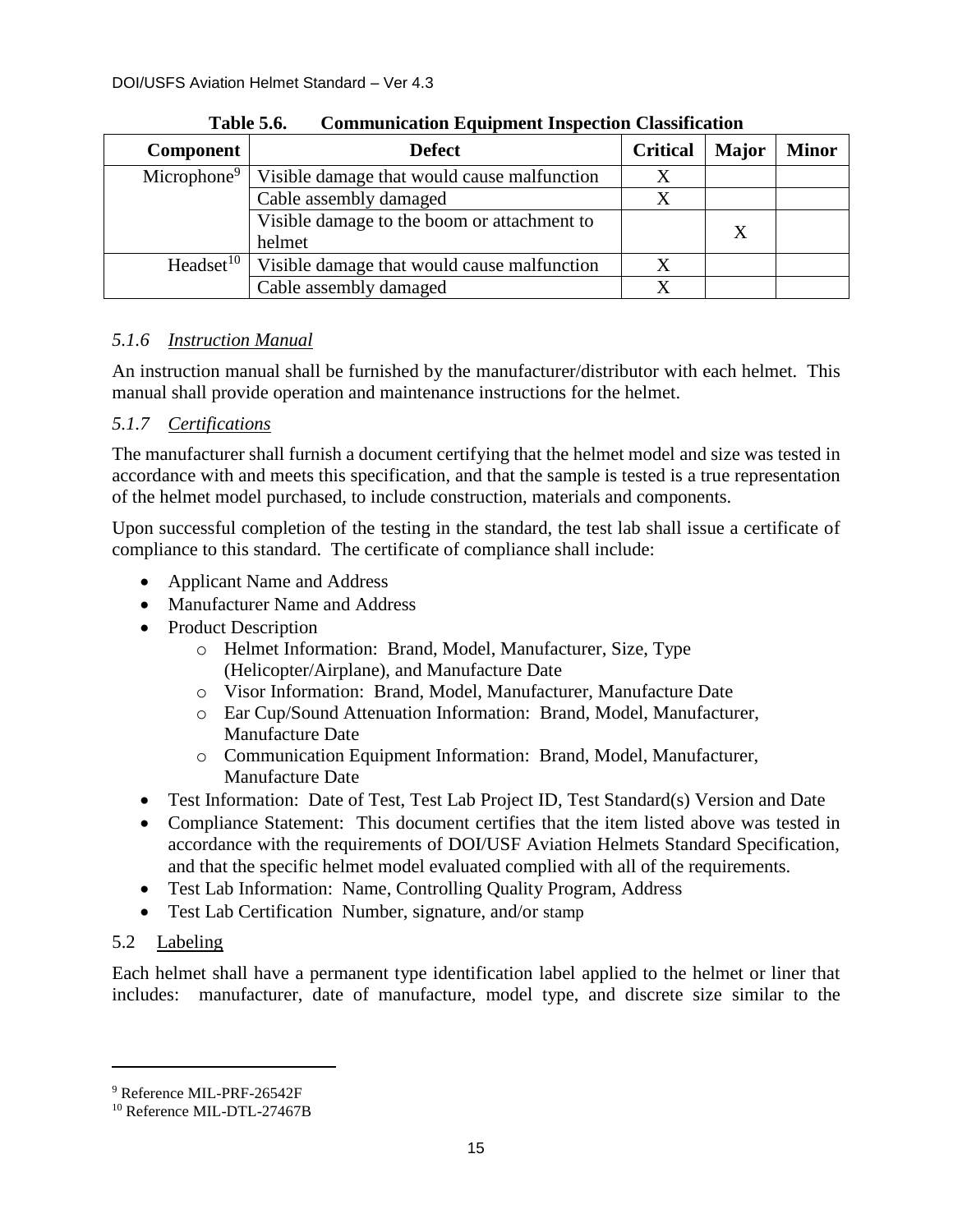requirements in FMVSS No. 218  $S5.6.1<sup>11</sup>$ . The helmet shall be inspected to determine if the required label is present, permanent, legible, easily read, and contains the required information.

#### <span id="page-15-0"></span>5.3 Vision

 $\overline{\phantom{a}}$ 

The field of vision of the user shall not be significantly altered when wearing the helmet. With the visor fully retracted, the helmet shall provide peripheral vision clearance of at least 105° to each side of the mid-sagittal plane when the helmet is seated on the proper headform according to the requirements of FMVSS No. 218 S5.4. The brow opening shall be at least 25 mm above all points in the basic plane that are within the angles of peripheral vision according to the requirements of FMVSS No. 218 S5.4.

#### <span id="page-15-1"></span>5.4 Weight Objective

The weight of the complete aviation helmet assembly ready for use including visors, sound attenuation, and communication equipment should not exceed the recommended helmet system weight of 2.27 kg (5 lbs.) as specified in AFRL-RH-WP-TR-2008-0096 to prevent neck strain and fatigue. Expected maximum weight of a single visor system is 0.25 kg. Expected maximum weight of a dual visor system is 0.35 kg. Expected maximum weight of the ear cups and communication equipment is 0.35 kg.

The weight of each helmet assembly shall be measured prior to the beginning of testing.

<sup>&</sup>lt;sup>11</sup> See also TP-218-07, Laboratory, Test Procedure for FMVSS No. 218, Motorcycle Helmets §12.5.4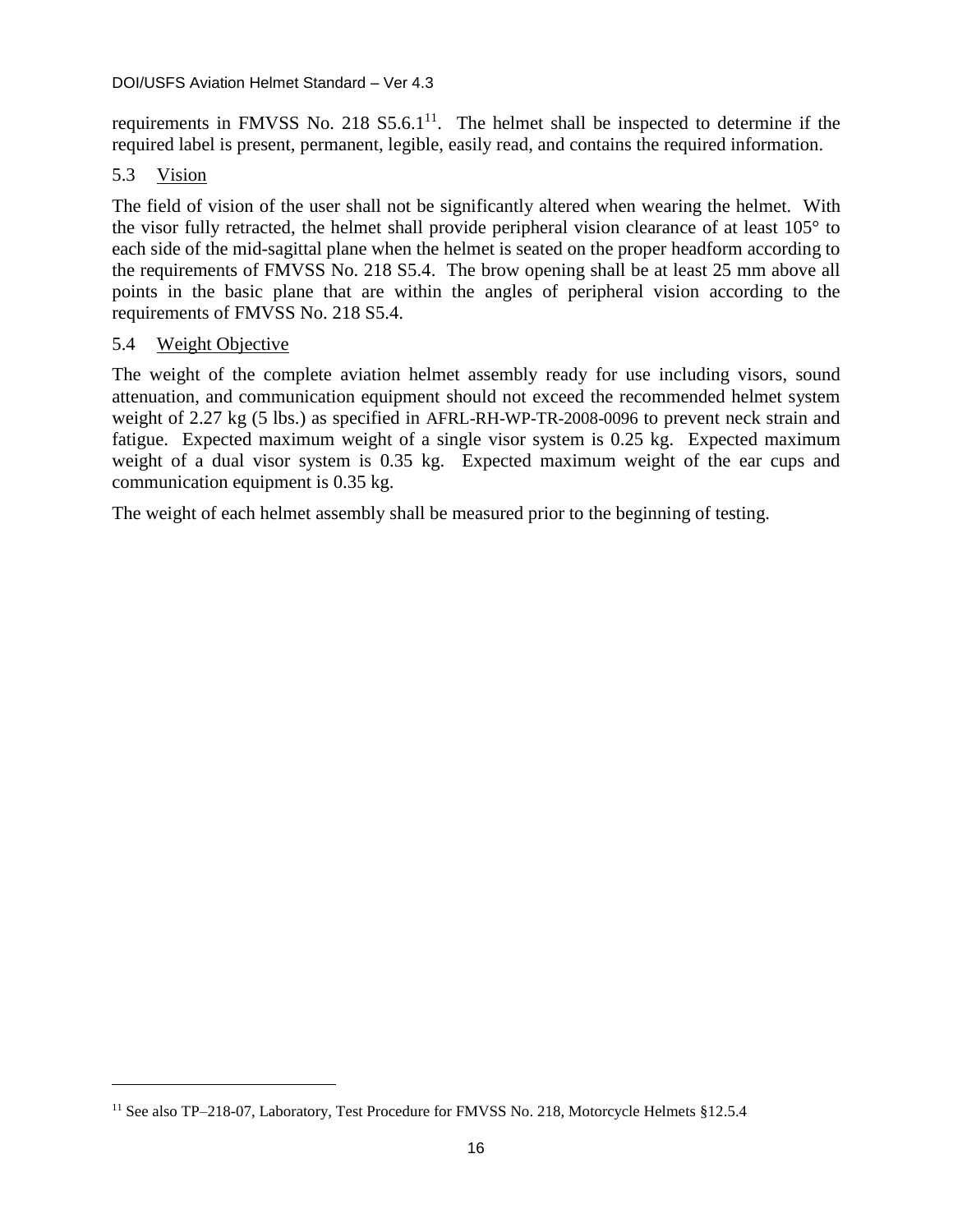#### <span id="page-16-0"></span>**6 TESTING**

All helmets, including Type I Helicopter and Type II Airplane, shall be tested under the methods and testing standards outlined within this Section. Helmets that successfully complete testing to Type I Helicopter requirements are also covered for use as Type II Airplane helmets. However, helmets tested to Type II Airplane requirements are not also covered for use as Type I Helicopter helmets. Helmet testing is required for each model of helmet with respect to each combination of shell size and liner provided. Sound attenuation and communication equipment testing is required only when those components or their manufacturing process, including materials and/or suppliers, is changed.

For each size of helmet selected for testing, a minimum of four (4) helmets in total are required for testing. Three (3) helmets, Helmets A, B and C, are required for the impact and retention testing. A single (1) helmet, Helmet D, is required for the heat exposure and adhesion of shell edge beading testing.

When sound attenuation and/or communications equipment talk-listen testing is required, an additional (1) helmet, Helmet E, is required for each variation in size of ear cup, sound attenuation hardware, and communication system hardware provided in the helmet model. For example, testing standard speaker and noise cancellation communication systems would require two helmets for Helmet E and if the ear cups are available in multiple sizes, then each size of ear cup shall require a separate helmet for Helmet E. This may be a determining factor in helmet size selection for testing. Note that when necessary to test larger helmet sizes, it is acceptable to use spacers between the helmet liner and ear cups to allow larger helmets to be fitted to test subject with a smaller hat size.

[Table 6.1](#page-16-1) provides a break-down of which test items are required for each test sequence and [Table](#page-17-1)  [6.2](#page-17-1) provides an example test quantity identification matrix for a single helmet model offered in various sizes. Actually test quantity matrices may vary slightly for helmet models offered in fewer sizes than shown in [Table 6.2](#page-17-1).

<span id="page-16-1"></span>

| 1 adie 0.1.                                   |         | 1 est sequence |      |   |                                      |  |
|-----------------------------------------------|---------|----------------|------|---|--------------------------------------|--|
| <b>Test</b>                                   |         | <b>Helmet</b>  |      |   |                                      |  |
|                                               | A       | B              |      | D | E                                    |  |
| 6.1 Headform Selection                        | X       |                |      |   |                                      |  |
| 6.2 Test Line                                 | X       |                |      |   |                                      |  |
| 6.3 Conditioning                              | Ambient | Low            | High |   |                                      |  |
| 6.4 Positional Stability                      | Х       |                |      |   |                                      |  |
| 6.5 Impact Attenuation                        | X       | X              | X    |   |                                      |  |
| 6.6 Static Strength Testing, Retention System | X       | X              | X    |   |                                      |  |
| 6.7 Heat Exposure Testing                     |         |                |      | X |                                      |  |
| 6.8 Adhesion of Shell Edge Covering           |         |                |      | X |                                      |  |
| 6.9 Sound Attenuation                         |         |                |      |   | $X^+$                                |  |
| 6.10 Communication Equipment Talk-Listen*     |         |                |      |   | $\mathrm{X}^{\scriptscriptstyle{+}}$ |  |

| <b>Table 6.1.</b> | <b>Test Sequence</b> |
|-------------------|----------------------|
|                   |                      |

Required when helmet is equipped with a communication system.

Requires one (1) additional helmet for each variation in size of ear cup, sound attenuation hardware, and communication system hardware offered in the helmet model to be tested.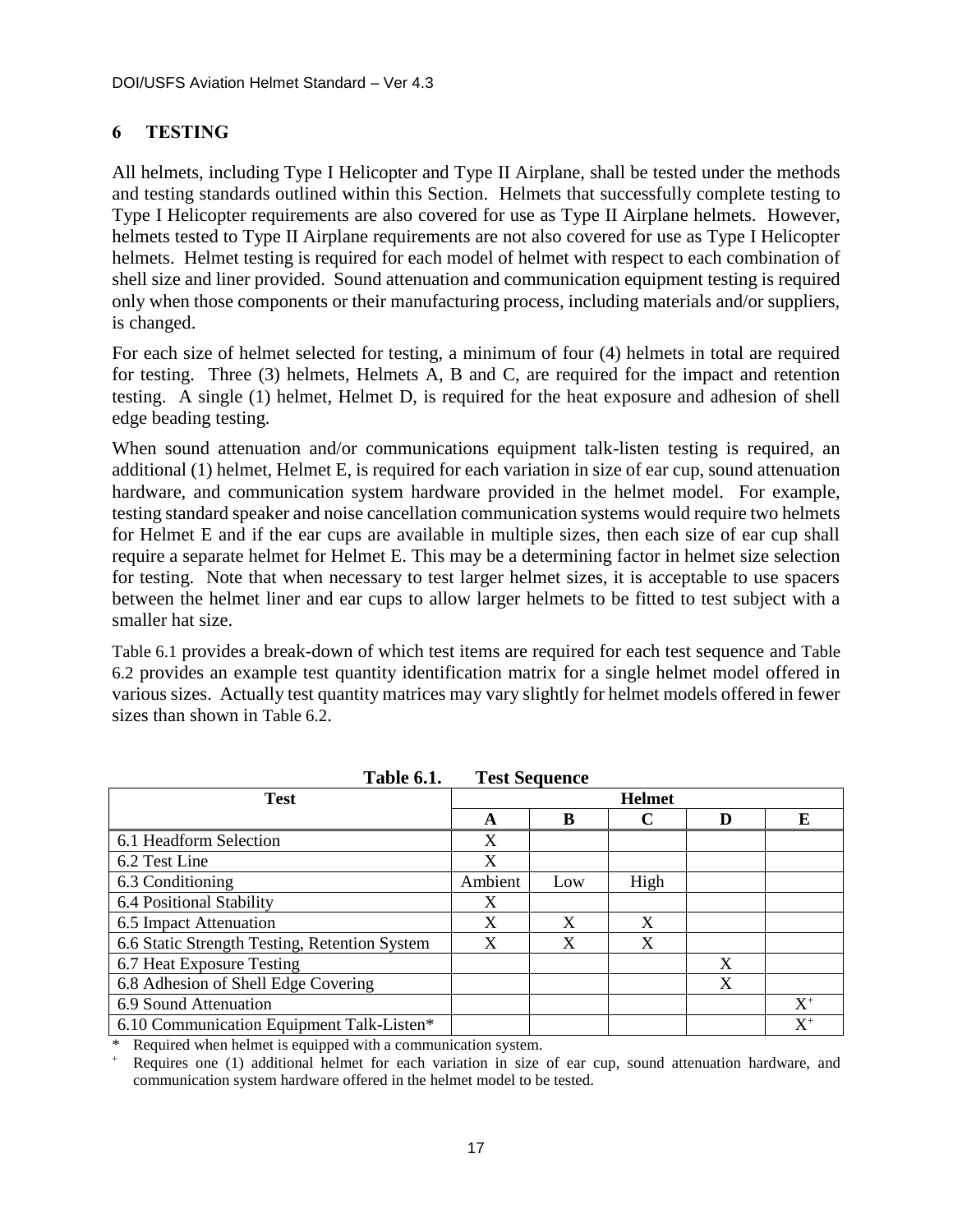<span id="page-17-1"></span>

|                       | 1 adie 0.4.<br>Test Qualitity Identification |                                  |                          |  |  |  |  |  |
|-----------------------|----------------------------------------------|----------------------------------|--------------------------|--|--|--|--|--|
| Size of               | <b>Number of Helmets</b>                     |                                  |                          |  |  |  |  |  |
| <b>Helmet</b>         |                                              | <b>Required</b>                  |                          |  |  |  |  |  |
|                       |                                              | <b>Sound Attenuation and</b>     |                          |  |  |  |  |  |
|                       | <b>Impact Tests</b>                          | <b>Edge Liner Adhesion Tests</b> | <b>Coms System Tests</b> |  |  |  |  |  |
| (Helmets A, B, and C) |                                              | (Helmet D)                       | (Helmet E)               |  |  |  |  |  |
|                       |                                              |                                  |                          |  |  |  |  |  |
| M                     |                                              |                                  |                          |  |  |  |  |  |
|                       |                                              |                                  | $1+$                     |  |  |  |  |  |
| XL                    |                                              |                                  |                          |  |  |  |  |  |
| XXL                   |                                              |                                  |                          |  |  |  |  |  |

| <b>Table 6.2.</b> | <b>Test Quantity Identification</b> |  |
|-------------------|-------------------------------------|--|
|                   |                                     |  |

Requires one (1) additional helmet for each variation in size of ear cup and communication system offered in the helmet model to be tested.

#### <span id="page-17-0"></span>6.1 Headform Selection

The helmets shall be tested on the appropriate headform size based on the discrete size and fit on the headform. The headforms used for this testing will be ISO headforms in accordance with the requirements of ASTM F2220 and ASTM F1446. Variable mass headforms will be used as reflected in [Table 6.3.](#page-17-2)

<span id="page-17-2"></span>

| <b>Tavit V.J.</b><br>Test ricaururiil iviass and size specifications |                      |                         |                       |  |  |  |  |  |
|----------------------------------------------------------------------|----------------------|-------------------------|-----------------------|--|--|--|--|--|
| <b>Headform</b>                                                      | <b>Drop Assembly</b> | <b>Size Designation</b> | <b>Nominal Helmet</b> |  |  |  |  |  |
| <b>Size</b>                                                          | <b>Mass</b>          | $(cm)$                  | Size (cm)             |  |  |  |  |  |
| A                                                                    | $3.1 \pm 0.10$ kg    | 49.5                    | 50                    |  |  |  |  |  |
|                                                                      | $3.6 \pm 0.10$ kg    | 51.5                    | 52                    |  |  |  |  |  |
| E                                                                    | $4.1 \pm 0.12$ kg    | 53.5                    | 54                    |  |  |  |  |  |
| J                                                                    | $4.7 \pm 0.14$ kg    | 57.5                    | 58                    |  |  |  |  |  |
| M                                                                    | $5.6 \pm 0.16$ kg    | 60.5                    | 61                    |  |  |  |  |  |
|                                                                      | $6.1 \pm 0.18$ kg    | 62.5                    | 63                    |  |  |  |  |  |

**Table 6.3. Test Headform Mass and Size Specifications**

The determination of which headform is appropriate to use with a specific helmet is based on the specified smallest and largest head circumferences for the helmet, [Table 5.1,](#page-10-1) in relation to the headform size, [Table 6.3.](#page-17-2) The smallest and largest head circumferences will be taken directly from the helmet label or obtained from the manufacturer/distributor. The headform to use during testing is the largest of the headforms whose circumference is no greater than the manufacturer's specified largest circumference. If the helmet does not fit the largest headform, the next smaller headform should be selected. If it is determined that the helmets are too small even for the smallest appropriate headform as indicated by the manufacturer's discrete size specification, the samples shall be rejected for testing.

During testing, helmets will be positioned on the selected test headform according to the manufacturer's specified helmet positioning indices. If the manufacturer fails to provide positioning information with the certification samples, the helmets will be positioned according to the best judgment of experienced test personnel.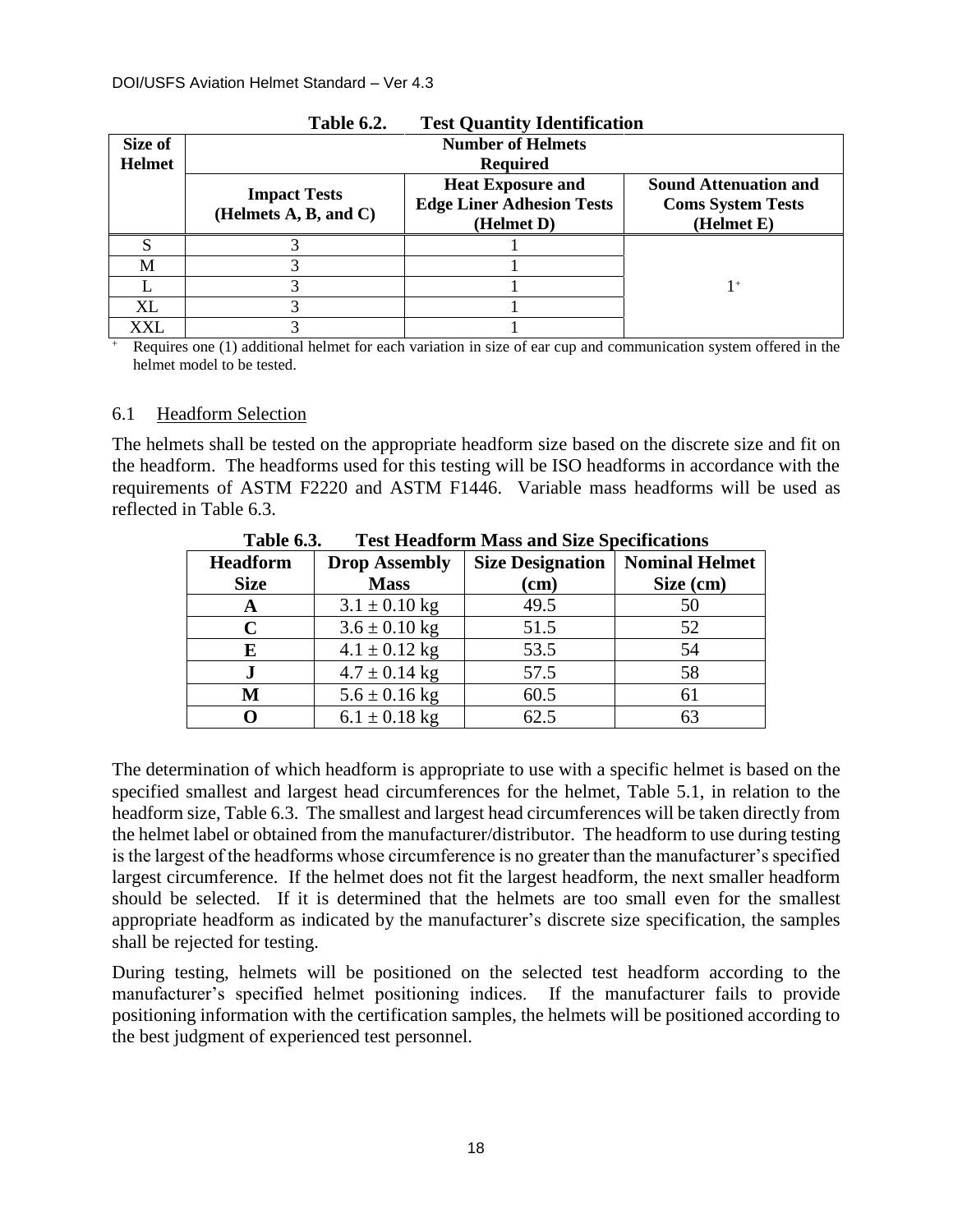#### <span id="page-18-0"></span>6.2 Test Line

The test line, [Figure 6.1,](#page-18-1) shall be marked on the helmet (Helmet A) in accordance with the procedures identified in FMVSS No 218. To mark the test line, the helmet shall be placed on the headform in the position that conforms to the helmet positioning index (HPI) supplied by the manufacture/distributor. Each helmet shall have a protective surface of continuous contour at all points on or above the test line. The center of all impacts, except impacts at the ear cup locations, can be positioned such that they are on or above the test line. Impacts at the ear cup locations are to be performed regardless of their proximity to the test line.



<span id="page-18-1"></span>

| <b>Headform</b><br><b>Size</b> | $\mathbf X$ | L/2   | Y     | R    | S    | Т    | U    | v    |
|--------------------------------|-------------|-------|-------|------|------|------|------|------|
| A                              | 24.0        | 88.0  | 89.7  | 78.5 | 56.5 | 34.5 | 32.0 | 58.5 |
| $\mathbf C$                    | 25.0        | 91.5  | 93.0  | 80.5 | 57.5 | 34.5 | 33.5 | 60.0 |
| E                              | 26.0        | 94.5  | 96.0  | 82.5 | 58.5 | 34.5 | 35.5 | 62.0 |
| $\bf J$                        | 27.5        | 101.0 | 102.5 | 85.5 | 60.0 | 34.5 | 38.5 | 65.0 |
| M                              | 29.0        | 106.0 | 107.0 | 88.0 | 61.5 | 34.5 | 40.0 | 66.5 |
| $\mathbf 0$                    | 30.0        | 108.5 | 110.0 | 89.5 | 62.5 | 34.5 | 42.0 | 68.5 |

**Dimensions in mm Figure 6.1. Test Line**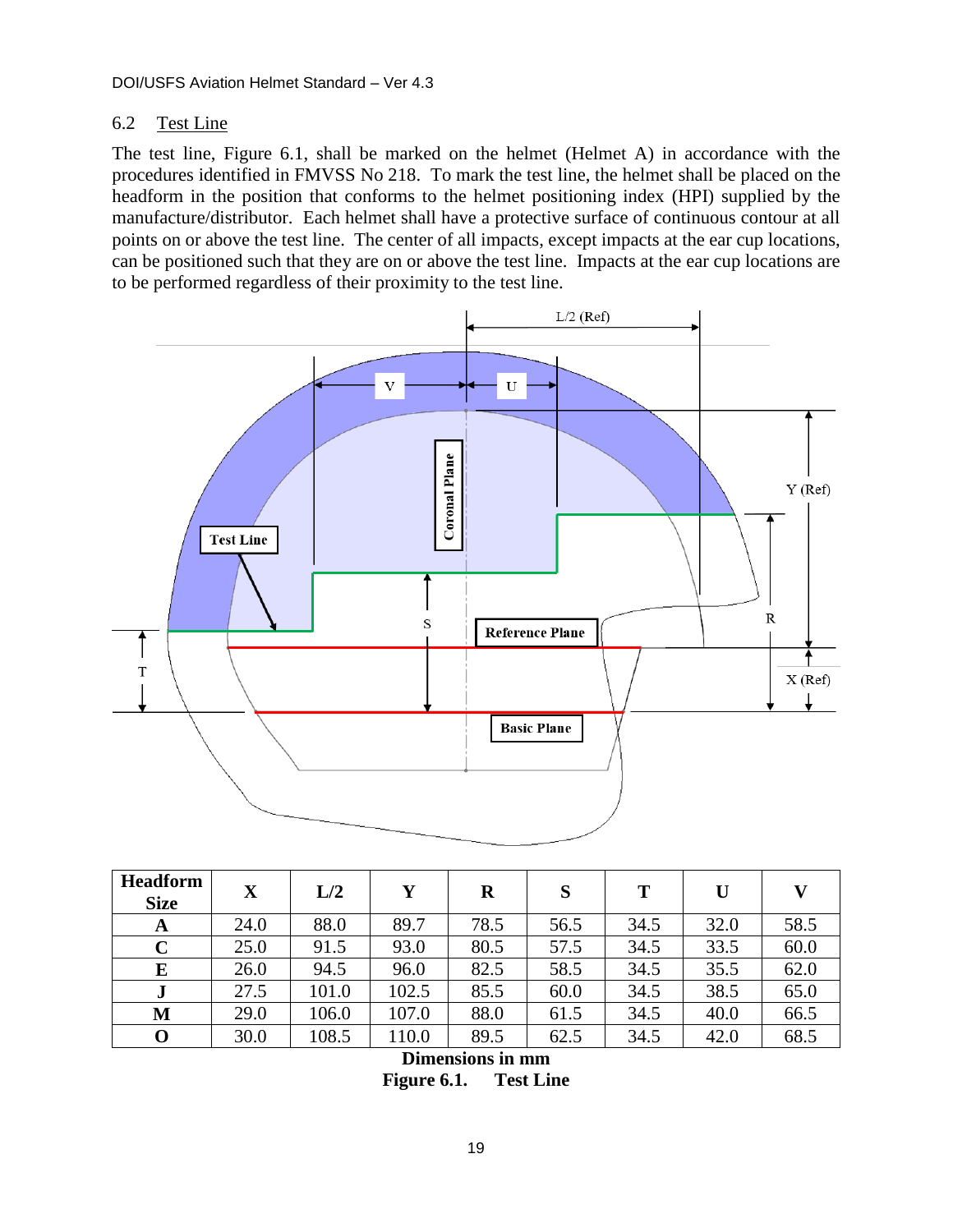#### <span id="page-19-0"></span>6.3 Conditioning

Conditioning of the helmets prior to testing shall be in accordance with FMVSS No. 218, paragraph S6.4 with the following exceptions.

- Ambient Temperature:  $21^{\circ}C \pm 5^{\circ}C$  (Helmet A)
- Ambient Relative Humidity:  $50\%RH \pm 20\%$
- Low Temperature:  $-10^{\circ}C \pm 5^{\circ}C$  (Helmet B)
- High Temperature:  $50^{\circ}$ C  $\pm$  5°C (Helmet C)

Low and high temperature conditioning shall be for a minimum duration of four hours and no more than twenty-four hours prior to testing. Note that the water immersed conditioning requirements of FMVSS No. 218 are not included in this specification.

#### <span id="page-19-1"></span>6.4 Positional Stability Testing, Retention System

The retention system of the ambient helmet (Helmet A) shall be subjected to the positional stability (roll-off) test in accordance with ASTM F1446 §7.2.1 using a 4 kg drop mass from a height of 0.6 m. The headform shall comply with the dimensions of the full chin reference headforms of ASTM F2220. The headform size shall be the same as that used for impact attenuation testing. Testing of the helmet in the face-up and face-down configurations shall be performed. The retention system shall remain intact, the helmet shall remain on the headform and displacement shall not be excessive. Excessive displacement is observed when those parts of the coronal plane that were covered by the helmet before the test become exposed after testing in either orientation. Any test failure shall be cause for rejection of the lot.

#### <span id="page-19-2"></span>6.5 Impact Attenuation Testing

The ambient (Helmet A), cold temperature (Helmet B), and high temperature (Helmet C) helmets shall be impact tested in accordance with FMVSS No. 218, Paragraph S5.1 with the following deviations and modifications:

- The helmet shall be fitted to the appropriate sized variable mass ISO headform. (See Table [6.3\)](#page-17-2)
- For all impacts, the helmet assembly shall be fully assembled, less mic/boom assembly, and positioned in the "as worn" condition with the outer visor lowered as far as possible.
- Only single impacts will be conducted at each location.

#### <span id="page-19-3"></span>*6.5.1 System Check*

Pre-test and post-test system check drops will be performed as part of the impact series for each set of helmets under test to identify possible faults in the system in accordance with the requirements of US DOT, TP–218-07. The series of check drops will be made using only the test headform and drop assembly. The headform shall be bare and the point of impact near the crown with the accelerometer axis vertically aligned. During the post-test, the headform shall be aligned in a manner that is consistent with the pre-test check drop.

The drop height and standardized impact media (a 2.54 cm open blue Modular Elastomer Programmer (MEP) Calibration Pad has proven suitable for this purpose) for these checks shall be chosen to demonstrate the system's capability to produce and record an acceleration vs. time history of (nominally) 400 g with a minimum 1 msec duration above 200 g.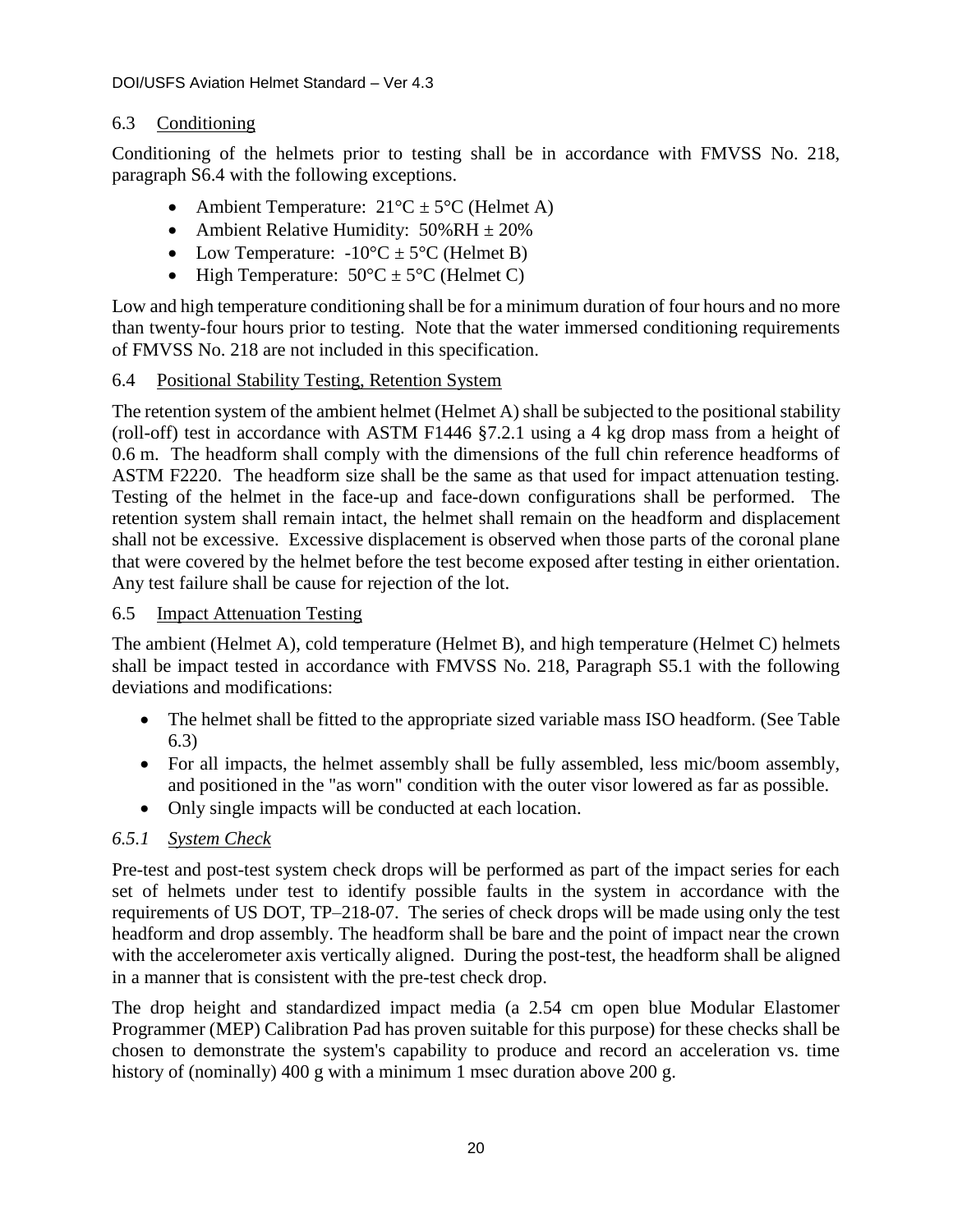A systems check shall consist of 6 drops. The first 3 drops are considered "warm-up" drops. Permanent recording of data is not required for these impacts. The acceleration time histories for the second 3 drops shall be recorded and the results of these drops shall become part of the test data presented in the final report. In addition, immediately prior to the first pre-test system check drop, an accurate  $(\pm 0.1\%$  voltage) calibration signal shall be injected into the system. The output produced by this signal shall be recorded and retained on file.

If either of the following conditions exists, the impact system check shall be considered invalid. A system level root cause shall be identified and fixed prior to additional testing:

- (1) None of the three pre-test or post-test recorded accelerations are greater than 375 g, or
- (2) The average of pre-test and post-test checks (recorded drops only) differs by more than 15 g.

#### <span id="page-20-0"></span>*6.5.2 Anvils*

Anvils to be used for impact tests in this specification are described as follows:

- Flat Anvil, as described in FMVSS No. 218 S7.1.10.
- Hemispherical Anvil, as described in FMVSS No. 218 S7.1.10.

#### <span id="page-20-1"></span>*6.5.3 Impact Locations*

As identified in TP-218-07 S12.6.2, the centers of impacts on the shell of the helmet can be anywhere on or above the test line. The impact locations shall be the same for the three environmentally conditioned helmets (Helmets A, B and C). The distance between all impact locations shall not be less than one-seventh the maximum circumference of the helmet at the test line. Impacts at the ear cup locations shall be required regardless of their proximity to the test line and all other impact locations. Impacts on the visor assembly are acceptable, but impacts directly on the visor rails or components located directly over the visor rails shall be avoided.

Since the ISO headforms for impact testing do not provide a chin area for a chin strap to interface with, proper engagement of the retention system when fully tightened may not be achieved resulting in rotation of the helmet on the headform prior to impact drop. If so, it may be necessary to provide additional restraint to prevent slippage between the helmet and the headform, and to insure that an impact occurs at its intended impact location. The mass of all additional restraints used must be included in the total drop mass assembly, shall not interfere with the helmet's impact attenuation performance, and shall be described in detail on the final test report with supporting photographs.

The following are permissible restraint methods:

- (1) A simulated chin (i.e. block, foam, bar, etc.) between the chin area of the headform and the helmet's chin strap, or
- (2) A minimal amount of adhesive tape at the helmet-headform interface.

#### *6.5.3.1 Type I Helicopter Helmets*

Each helmet tested shall be impacted with a single impact at each of seven impact sites; front, rear, left and right sides, crown, and left and right ear cups. The headform orientations given in [Table](#page-21-1)  [6.4](#page-21-1) identify impact location objectives that satisfy these impact location requirements and are consistent with historical military flight helmet locations. However, at the discretion of the test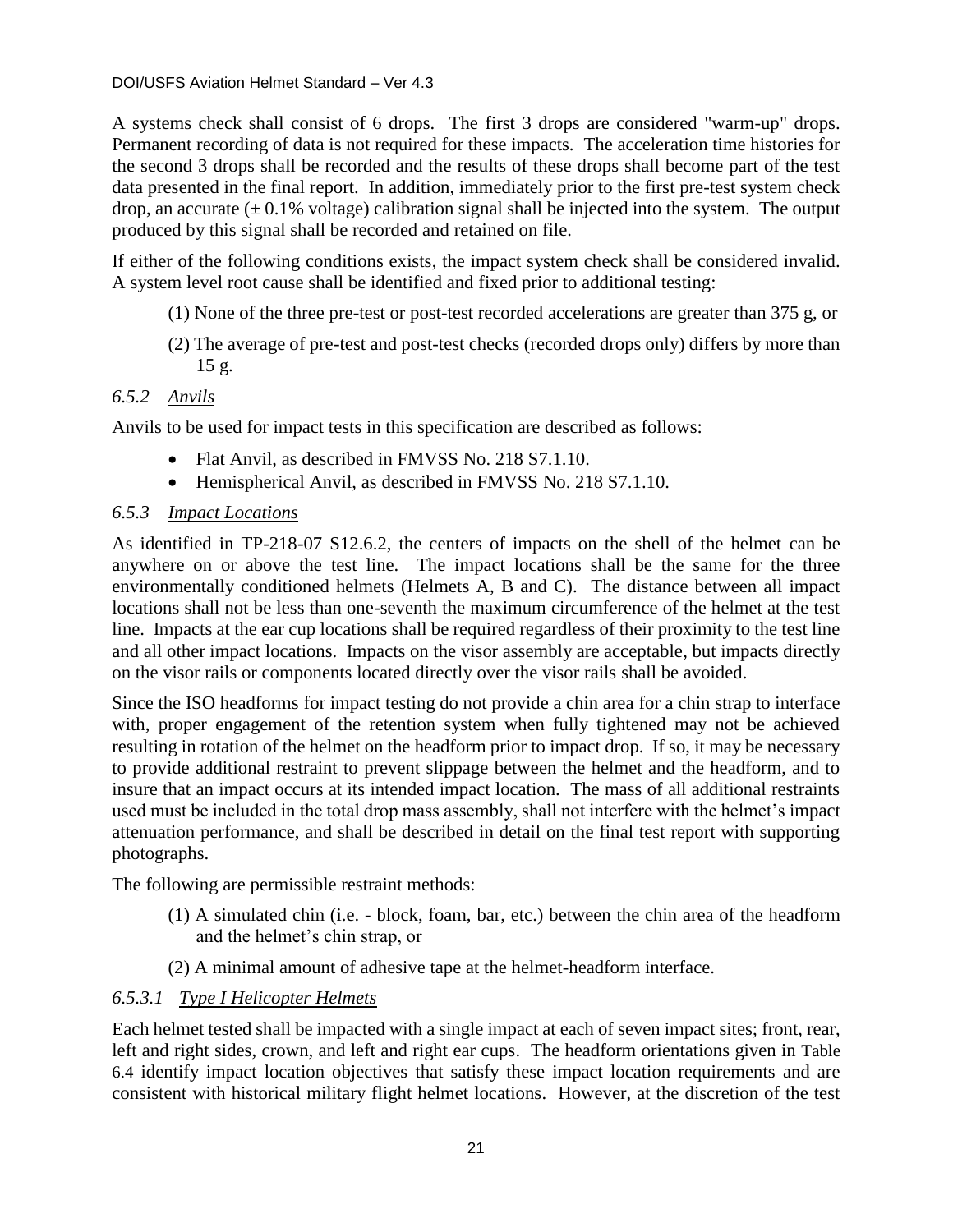lab, actual test impact sites may vary from the stated objectives provided each test impact site remains above the test line, utilizes the appropriate anvil, and are greater than the minimum distance requirement for any two impact locations.

The impact locations at the "center" of each ear cup are with the coronal plane of the headform vertically and the basic plane oriented such that the line of impact is perpendicular to the helmet shell<sup>12</sup>. The ear cups shall be fitted with an equal number of fitting pads on each side. The number of fitting pads shall be such that a uniform and approximately 50 percent compression of the ear seal results on each side to simulate the as-worn condition.

<span id="page-21-1"></span>

|          |                                  | $\frac{1}{2}$                              |              |  |  |
|----------|----------------------------------|--------------------------------------------|--------------|--|--|
| Location | <b>Basic Plane from Vertical</b> | <b>Rotation about Z-Axis</b> <sup>13</sup> | Anvil        |  |  |
| Front    | $35^{\circ} \pm 10^{\circ}$      | $\pm$ 35 $^{\circ}$                        | Flat or Hemi |  |  |
| Rear     | $15^\circ \pm 10^\circ$          | $\pm 35^{\circ}$                           | Flat or Hemi |  |  |
| Sides    | $20^{\circ} \pm 10^{\circ}$      | $\pm$ 35 $^{\circ}$                        | Flat or Hemi |  |  |
| Crown    | $90^{\circ} \pm 35^{\circ}$      | $\pm 180^\circ$                            | Flat or Hemi |  |  |
| Ear Cups | $5^\circ \pm 10^\circ$           | $\pm 10^{\circ}$                           | Flat         |  |  |

**Table 6.4. Impact Location Objectives for Type I Helicopter Helmets**

#### *6.5.3.2 Type II Airplane Helmets*

Each helmet tested shall be impacted with a single impact at each of five impact sites: front, rear, left and right sides, and crown. The headform orientations given in [Table 6.5](#page-21-2) identify impact location objectives that satisfy these impact location requirements and are consistent with historical military flight helmet locations. However, at the discretion of the test lab, actual test impact sites may vary from the stated objectives provided each test impact site remains above the test line, utilizes the appropriate anvil, and are greater than the minimum distance requirement for any two impact sites.

<span id="page-21-2"></span>

| 1 AVIC V.S.  |                                  | THE LOCATION ODJECTIVES TOL TYPE IT AN CLAIL LIENIICIS |              |  |  |
|--------------|----------------------------------|--------------------------------------------------------|--------------|--|--|
| Location     | <b>Basic Plane from Vertical</b> | Rotation about Z-Axis <sup>14</sup>                    | Anvil        |  |  |
| Front        | $35^{\circ} + 10^{\circ}$        | $+35^{\circ}$                                          | Flat or Hemi |  |  |
| Rear         | $15^{\circ} \pm 10^{\circ}$      | $\pm$ 35 <sup>°</sup>                                  | Flat or Hemi |  |  |
| <b>Sides</b> | $20^{\circ} \pm 10^{\circ}$      | $+35^{\circ}$                                          | Flat or Hemi |  |  |
| Crown        | $90^{\circ} \pm 35^{\circ}$      | $\pm 180^\circ$                                        | Flat or Hemi |  |  |

**Table 6.5. Impact Location Objectives for Type II Aircraft Helmets**

#### <span id="page-21-0"></span>*6.5.4 Impacting Schedule*

l

The type of anvil used at each of the impact sites are given in [Table 6.4](#page-21-1) and [Table 6.5](#page-21-2). The impact sites and associated anvils can be performed in any sequence.

For Type I Helicopter Helmets two or three of the shell impact sites shall use the flat anvil, and the remaining shell impact sites shall use the hemispherical anvil. The ear cup sites will use the flat anvil.

For Type II Airplane Helmets, two or three of the shell impact sites shall use the flat anvil, and the remaining shell impact sites shall use the hemispherical anvil.

<sup>&</sup>lt;sup>12</sup> Note that the modified Medium FMVSS No. 218 headform with extended sides is not required for this testing.

<sup>&</sup>lt;sup>13</sup> Z-Axis is the intersection of the coronal and midsagittal planes.

<sup>&</sup>lt;sup>14</sup> Z-Axis is the intersection of the coronal and midsagittal planes.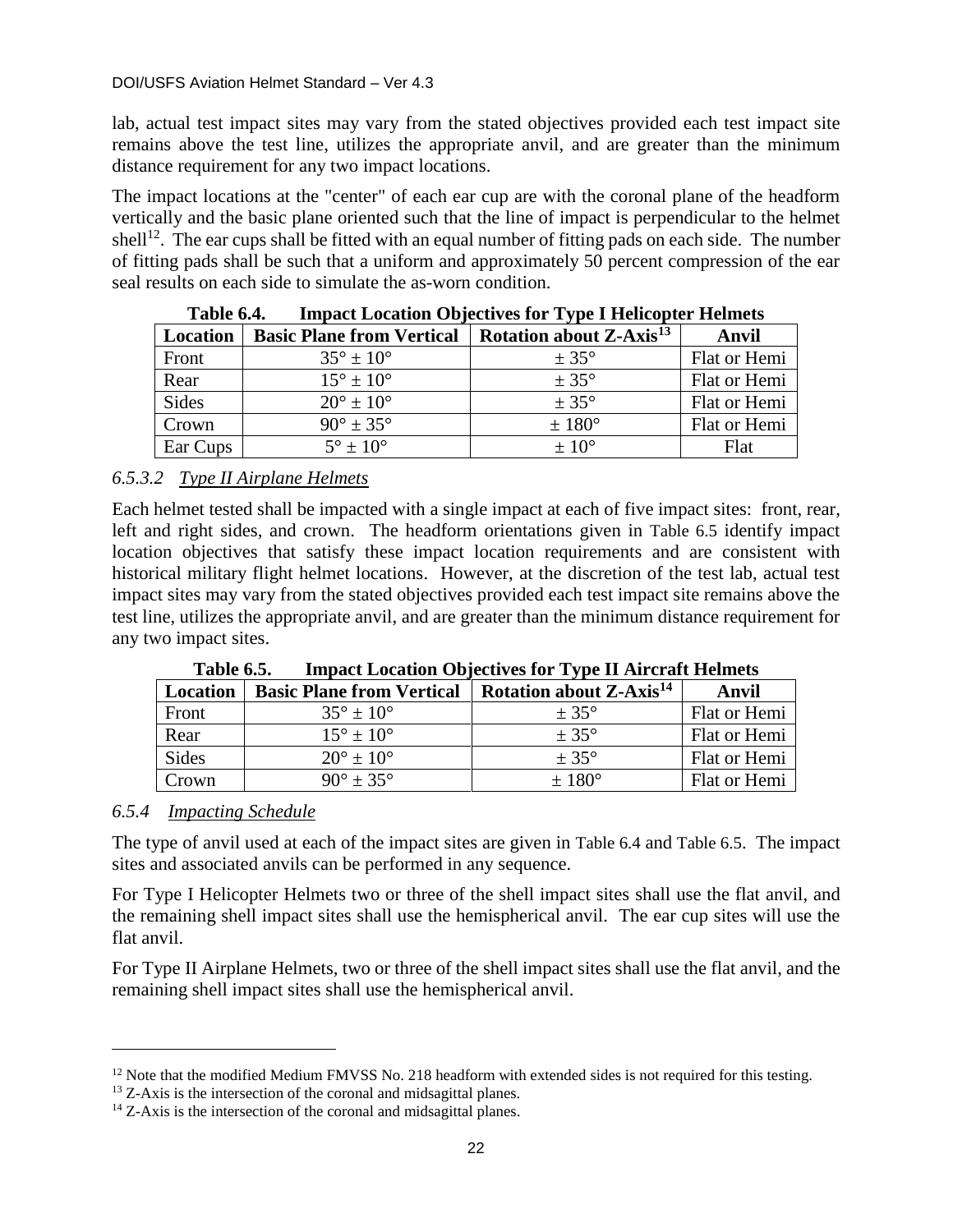#### <span id="page-22-0"></span>*6.5.5 Impact Velocities*

Impact velocity measurements and requirements are in accordance with FMVSS No. 218 S5.1 with the following exceptions:

- The helmet shall be dropped onto the flat anvil from a height sufficient to produce an impact velocity (terminal velocity) of  $6.0 \pm 0.2$  meters per second.
- The helmet shall be dropped onto the hemispherical anvil from a height sufficient to produce an impact velocity (terminal velocity) of  $5.2 \pm 0.2$  meters per second.
- The impact velocity shall be measured during the last 40 mm of free-fall for each test.

#### <span id="page-22-1"></span>*6.5.6 Peak Acceleration Requirements*

The acceleration time histories and peak acceleration  $(g_{max})$  during each impact shall be measured with equipment described in FMVSS No. 218. The peak acceleration of any impact on the shell of the helmet shall not exceed 300 g. The peak acceleration of any impact on the ear cup of the helmet shall not exceed 190 g, and the average acceleration of ear cup impacts shall not exceed 175 g.

#### <span id="page-22-2"></span>6.6 Static Strength Testing, Retention System

The retention system of the helmets conditioned at ambient (Helmet A), cold temperature (Helmet B), and high temperature (Helmet C) conditions shall be subjected to the static strength retention system requirements of FMVSS No. 218 S7.3 with the following exceptions:

• The headforms shall be the ISO headforms of ASTM F2220.

The headform size shall be the same as that used for impact attenuation testing. The helmet shall be mounted in a system identified in FMVSS No. 218 that provides an adjustable load mechanism with simulated chin, a means for holding the test headform and helmet stationary, and a system to measure chin strap extension. During setup, the helmet is placed on the headform and allowed to rotate in order to compensate for variations in the load paths between the test apparatus and inservice conditions, which will reduce rotation of the helmet and chinstrap elongation measurement errors when the retention system is under load. The retention system is fastened to the simulated jaw, and preload of 22.7 kg is applied and held for 30 seconds. The load is then gradually increased to 136 kg and held for not less than 2 minutes. There shall be no separation of components at 136 kg of applied force. Chinstrap elongation shall be no greater than 32mm between the 22.7 kg preload and 136 kg load conditions. Any test failure shall be cause for rejection of the lot.

#### <span id="page-22-3"></span>6.7 Heat Exposure Testing

The helmet shall satisfy the performance requirements of §3.4.2 of MIL-DTL-847474A, excluding the measurement between reference dimples. The helmet assembly (Helmet D) shall be at ambient test conditions for at least one (1) hour prior to testing. The helmet assembly shall then be weighed and then shall be placed on its crown in an air-circulating oven at a temperature of  $70^{\circ}$ C  $\pm$  5°C for a 4–hour  $(\pm 15 \text{ minutes})$  period. The helmet assembly shall then be removed from the oven and conditioned at ambient test conditions for 1 hour  $(\pm 15$  minutes). The helmet assembly shall then be weighed, and any change in weight following the exposure shall not exceed 1% of the original weight. Following the heat exposure test, there shall be no distortion of helmet components, defects in finish, or separation of adhesive bonds that would impair performance of the helmet.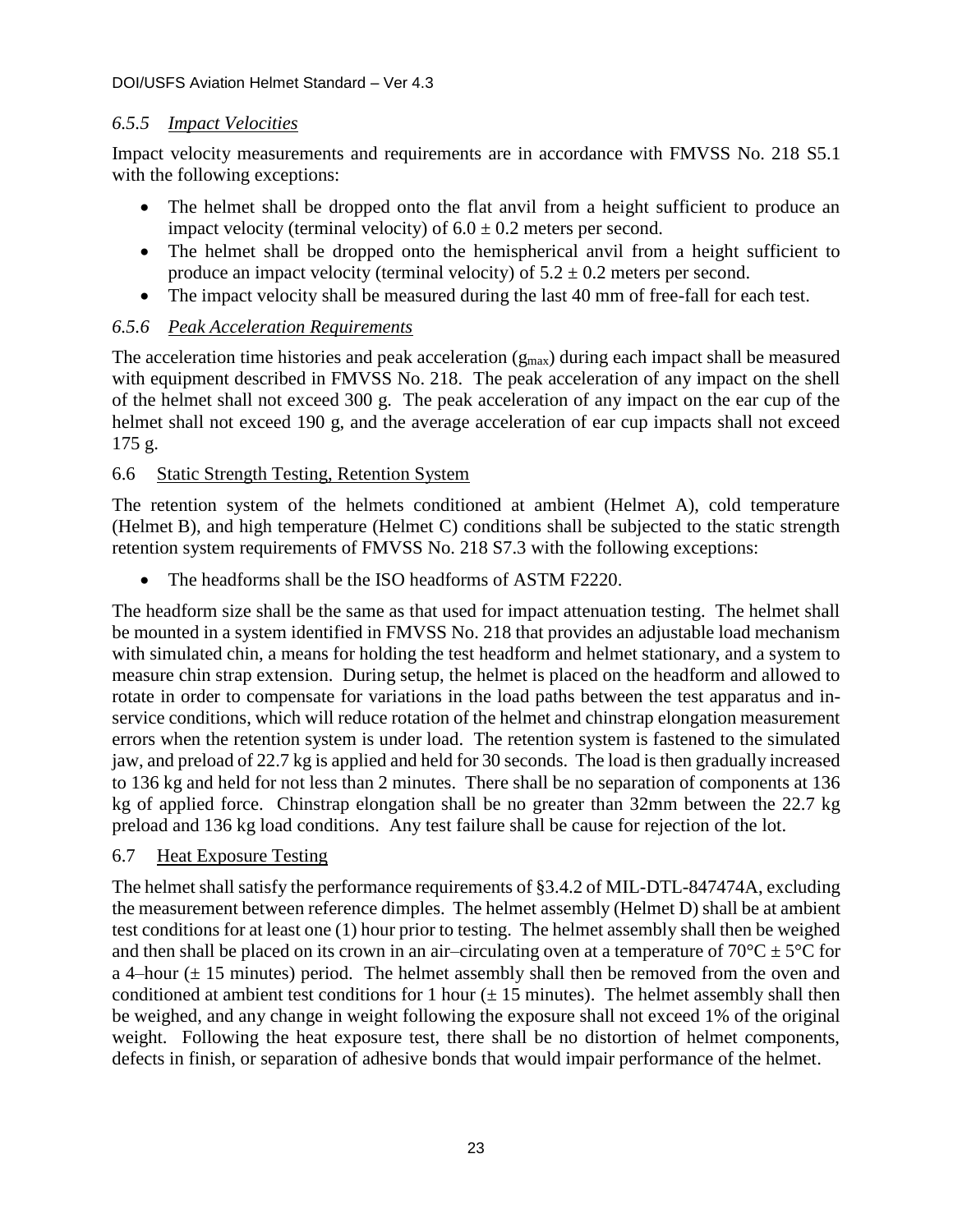#### <span id="page-23-0"></span>6.8 Adhesion of Shell Edge Covering Testing

The helmet shall be equipped with a shell edge covering or otherwise demonstrate that the shell edge is not sharp as defined in Section [5.1.1.](#page-11-1) When the helmet is equipped with a shell edge covering it shall satisfy the performance requirements of §3.5.2 and §3.5.3 of MIL-H-43925D using acceptance requirements identified below. The helmet assembly (Helmet D) shall be at ambient test conditions for at least 1 hour prior to the initial check of adhesion. The same helmet shall then be aged on its crown in an air-circulating oven at  $70^{\circ}$ C  $\pm$  5°C for a period of four to twenty-four hours. The helmet assembly shall then be removed from the oven and conditioned at ambient test conditions for 1 hour  $(\pm 15 \text{ minutes})$ , followed by the final adhesion check shall be performed.

Prior to and after aging of the helmet, the edge covering shall remain bonded to the shell. The beading shall be considered un-bonded when the covering can be rolled back on itself and away from the shell edge by applying force with the ball of the thumb. Up to a total length of 50mm of un-bonded length is acceptable if:

- No individual un-bonded length is more than 15mm
- There is at least 10mm between any two un-bonded lengths

The bonding shall be checked at a minimum of three locations on the helmet shell: front, side and rear.

#### <span id="page-23-1"></span>6.9 Sound Attenuation Testing

Sound attenuation components shall be installed on the helmets for all testing where it does not interfere with the performance of the test. Sound attenuation testing to establish noise attenuation values is required only during initial certification and when the related components or their manufacturing process, including materials and/or suppliers, are changed. Sound attenuation for the helmet (Helmet E) shall be determined in accordance with ANSI/ASA S12.6 or ANSI/ASA S12.42. Historically, ANSI/ASA S12.6 testing has been used and includes real-ear attenuation at threshold (REAT) methods for the measurement of the noise attenuation of hearing protection devices using test subjects. REAT procedures are considered the best way to measure the amount of protection that a sound attenuation system provides<sup>15</sup>. ANSI/ASA S12.42 includes acoustic test fixture test procedures for measurement of insertion loss of hearing protection devices. If ANSI/ASA S12.42 insertion loss is used in lieu of ANSI/ASA S12.6, a correction factor for bone conduction, occlusion effects, and physiological masking must be included.

The sound attenuation feature shall provide sufficient attenuation such that exposure does not exceed 100% of the Acoustic Dose. Total daily exposure is defined as 85 dBA for 8 hours. To accomplish this, the target helmet noise attenuation target values given in [Table 6.6](#page-23-2) are used. All sound attenuation testing shall be performed with proper compression of the ear cups. Any test failure shall be cause for rejection of the lot.

<span id="page-23-2"></span>

| 1 AVIC V.V.<br><b>Hennet Poise Authuation Targets</b> |                     |     |     |      |      |      |      |      |      |
|-------------------------------------------------------|---------------------|-----|-----|------|------|------|------|------|------|
| Hertz                                                 | $\Delta$ $\epsilon$ | 250 | 500 | 1000 | 2000 | 3150 | 4000 | 6300 | 8000 |
| Decibels                                              |                     |     | ∠∪  | ∠⊥   | 26   | 38   |      | 46   |      |

**Table 6.6. Helmet Noise Attenuation Targets**

 $\overline{\phantom{a}}$ 

<sup>15</sup> USAARL Report No 2012-14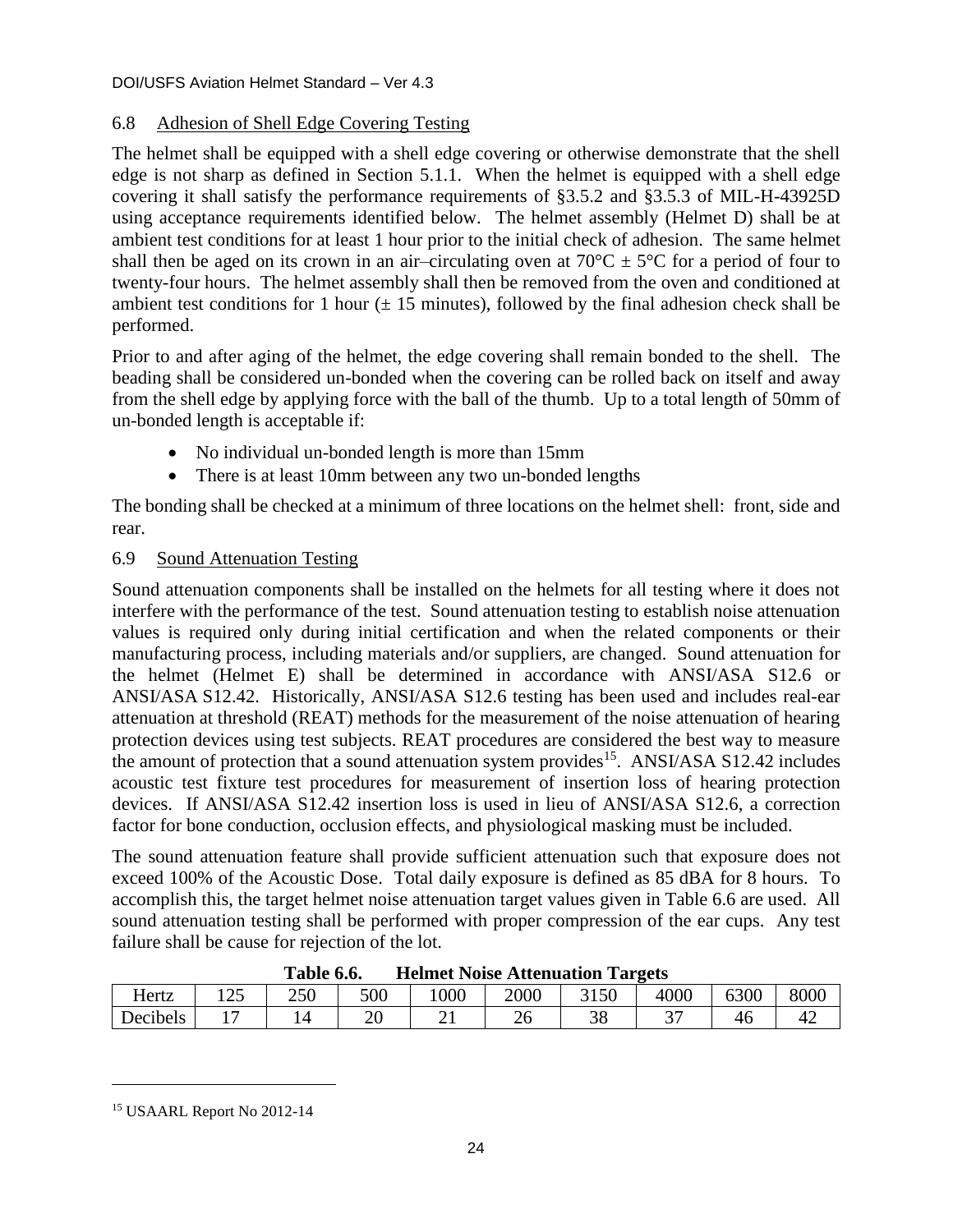#### <span id="page-24-0"></span>6.10 Communication Equipment Talk-Listen Testing

Communication equipment testing is required during initial certification or only when the components or their manufacturing process, including materials and/or suppliers, are changed. The system shall be compatible with or replace current communications devices designed for use with aircrew helmets. The system shall be compatible with or include a boom microphone. Communication equipment testing shall be performed in accordance with MIL-DTL-27467B §3.5.2.1 and §3.5.2.2. Helmet E assembly shall be tested by connecting the headset assembly, including a microphone, to a suitable test system. The testing will be a simple talk-listen test. When the microphone is spoken into, there must be side tone in each earphone of the headset. There shall be no buzzes, rattles, or voice distortion during testing. All communication equipment testing shall be performed with proper compression of the ear cups. Any test failure shall be cause for rejection of the lot.